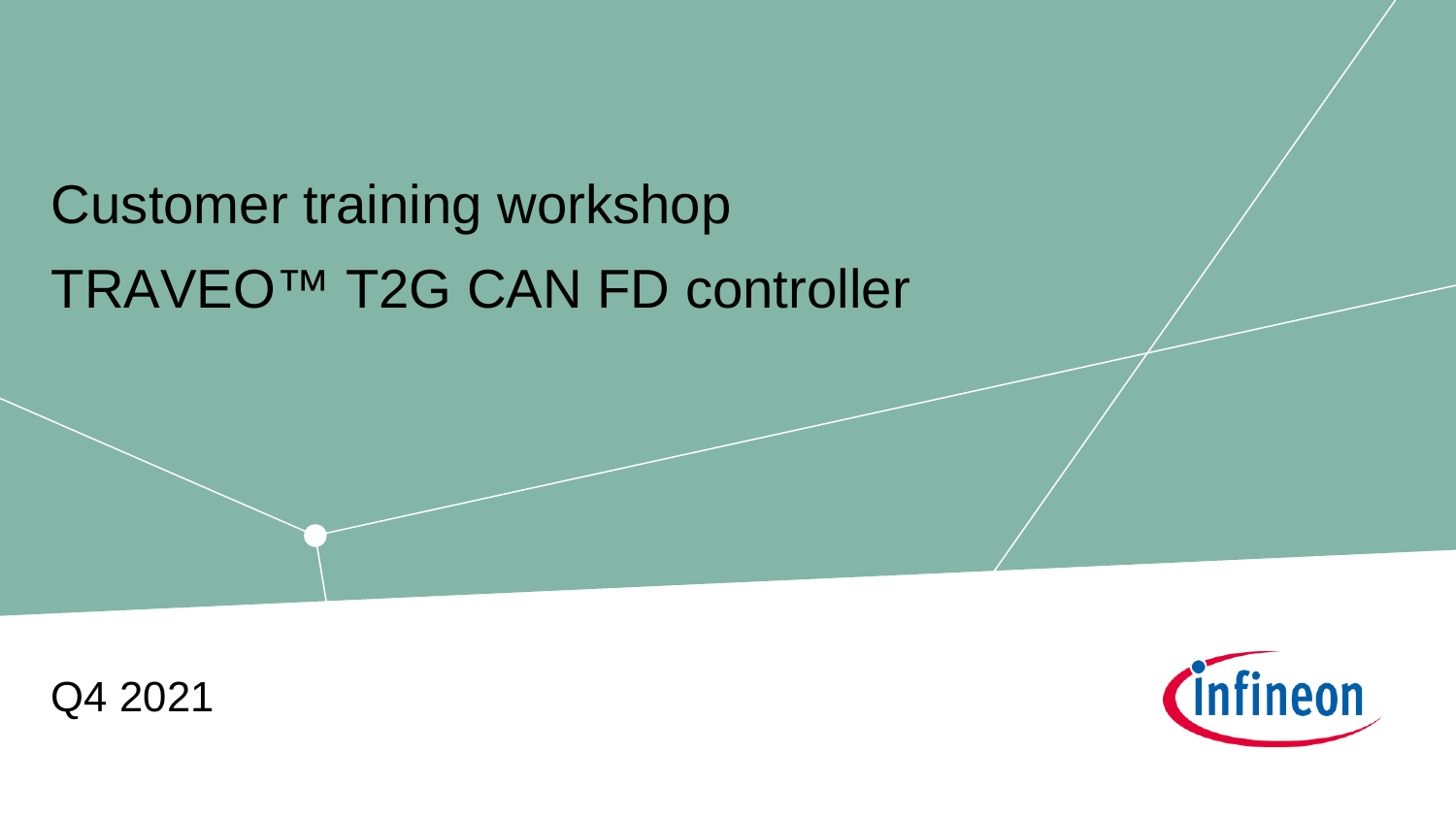

› Target product list for this training material:

| <b>Family Category</b>                                   | <b>Series</b>     | <b>Code Flash Memory Size</b> |
|----------------------------------------------------------|-------------------|-------------------------------|
| TRAVEO <sup>™</sup> T2G Automotive Body Controller Entry | CYT2B6            | Up to 576 KB                  |
| TRAVEO <sup>™</sup> T2G Automotive Body Controller Entry | CYT2B7            | Up to 1088 KB                 |
| TRAVEO <sup>™</sup> T2G Automotive Body Controller Entry | CYT2B9            | Up to 2112 KB                 |
| TRAVEO <sup>™</sup> T2G Automotive Body Controller Entry | CYT2BL            | Up to 4160 KB                 |
| TRAVEO <sup>™</sup> T2G Automotive Body Controller High  | CYT3BB/<br>CYT4BB | Up to 4160 KB                 |
| TRAVEO <sup>™</sup> T2G Automotive Body Controller High  | CYT4BF            | Up to 8384 KB                 |
| TRAVEO <sup>™</sup> T2G Automotive Cluster               | CYT2CL            | Up to 4160 KB                 |
| TRAVEO <sup>™</sup> T2G Automotive Cluster               | CYT3DL            | Up to 4160 KB                 |
| TRAVEO <sup>™</sup> T2G Automotive Cluster               | CYT4DN            | Up to 6336 KB                 |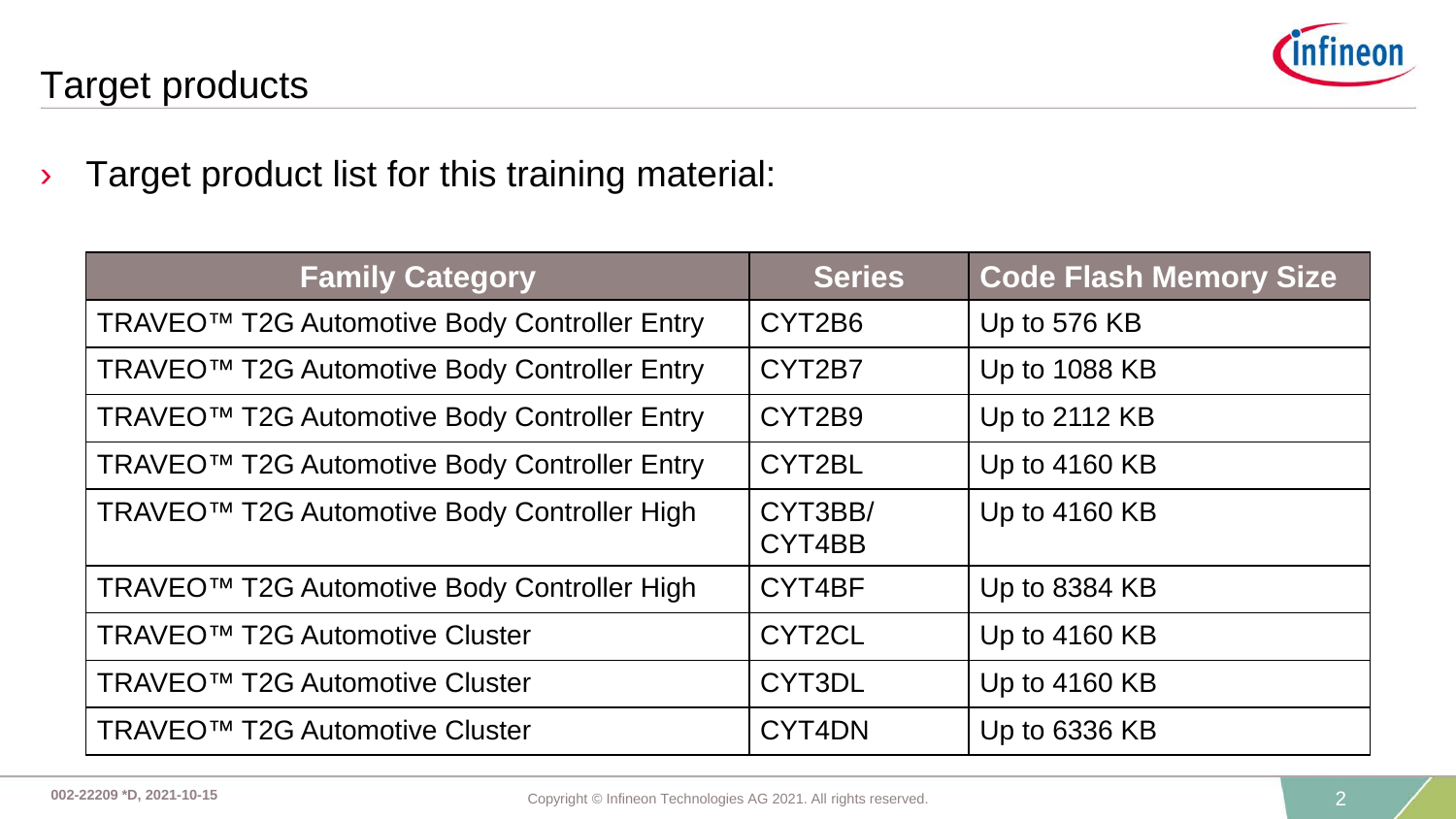

**Hint Bar** 

## Introduction to TRAVEO™ T2G Body Controller Entry

### › CAN FD is part of the peripheral blocks

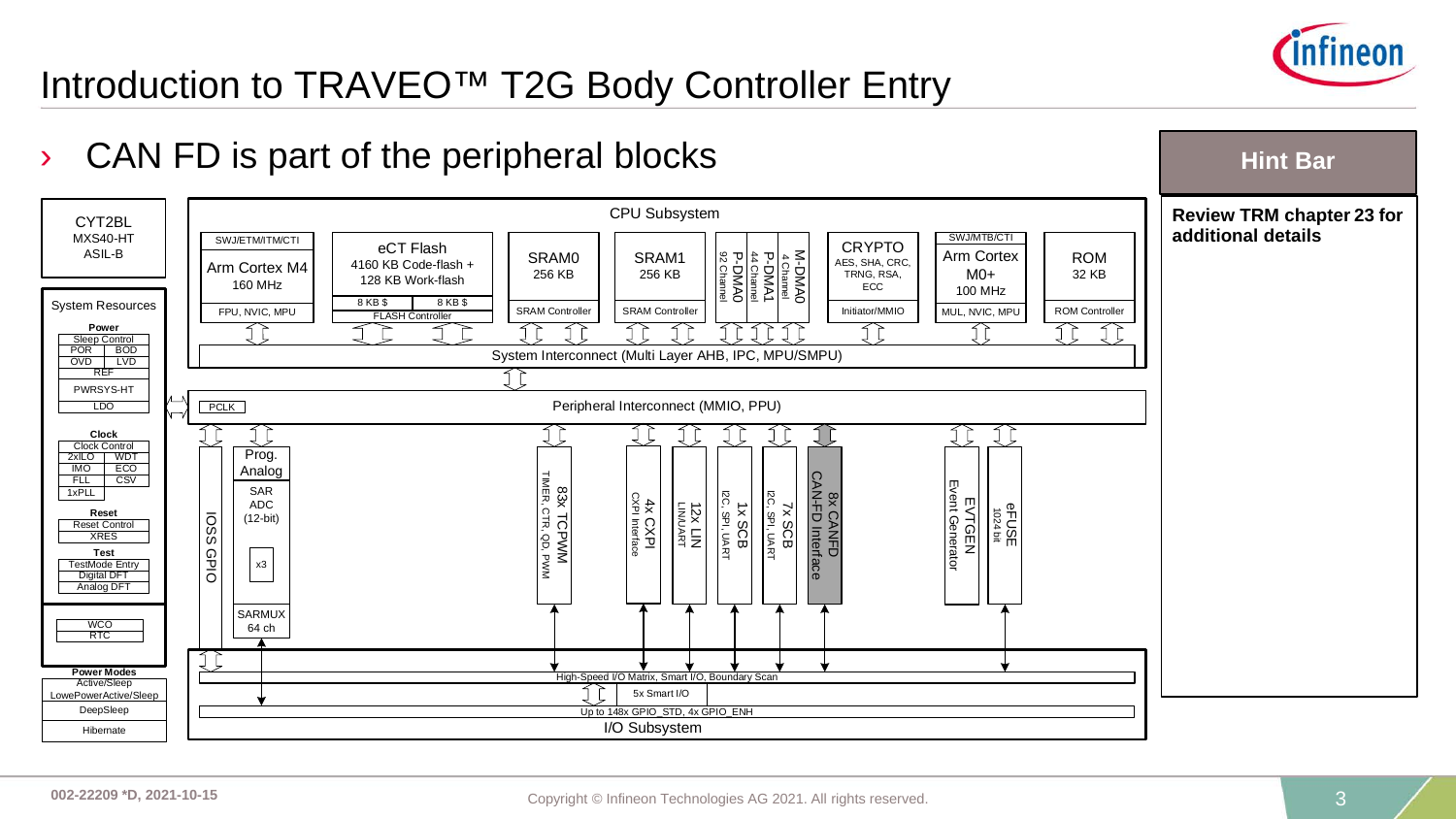

### Introduction to TRAVEO™ T2G Body Controller High

### CAN FD is part of the peripheral blocks



### **Hint Bar**

### **Review TRM chapter 24 for additional details**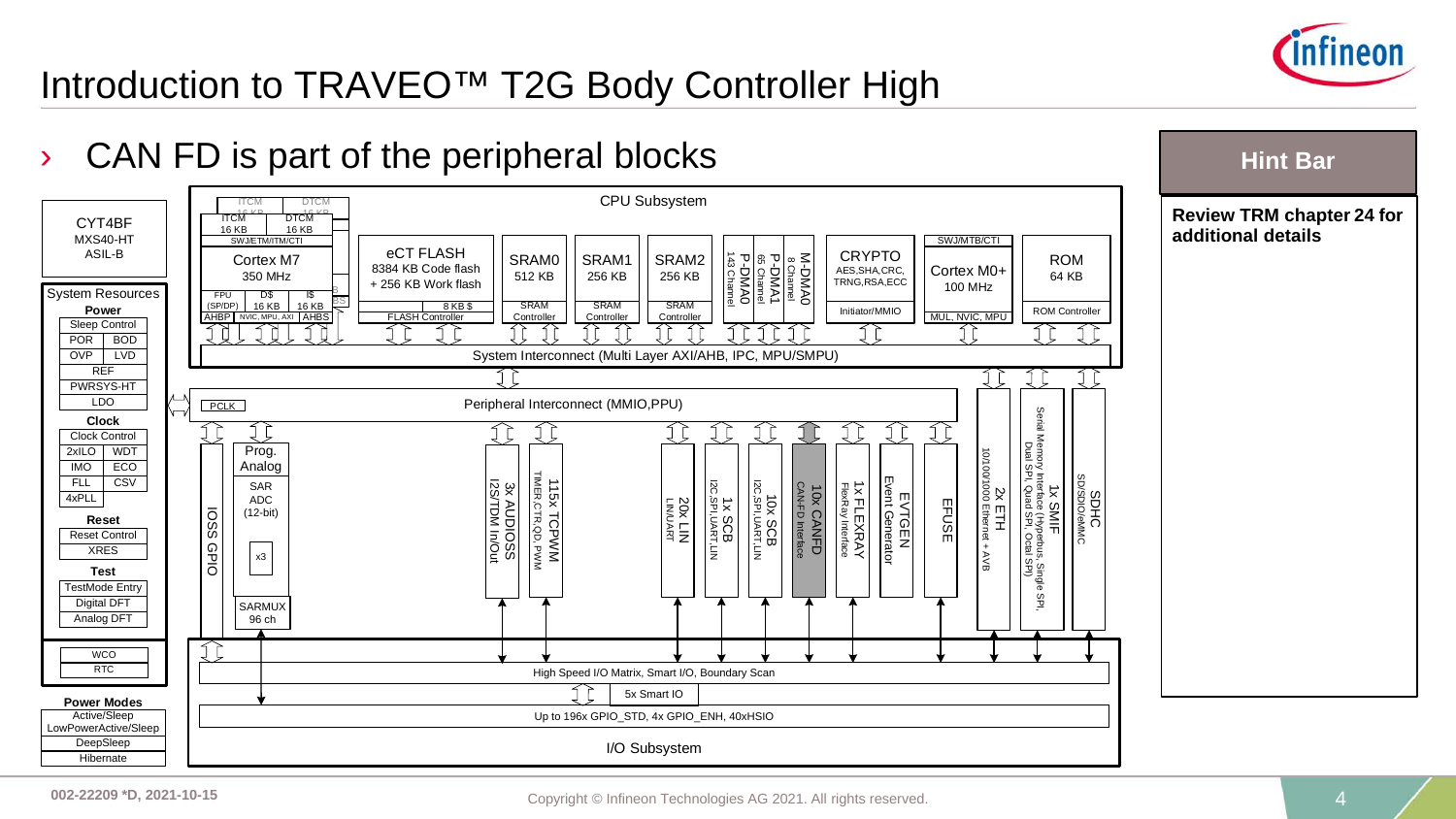

### Introduction to TRAVEO™ T2G Cluster

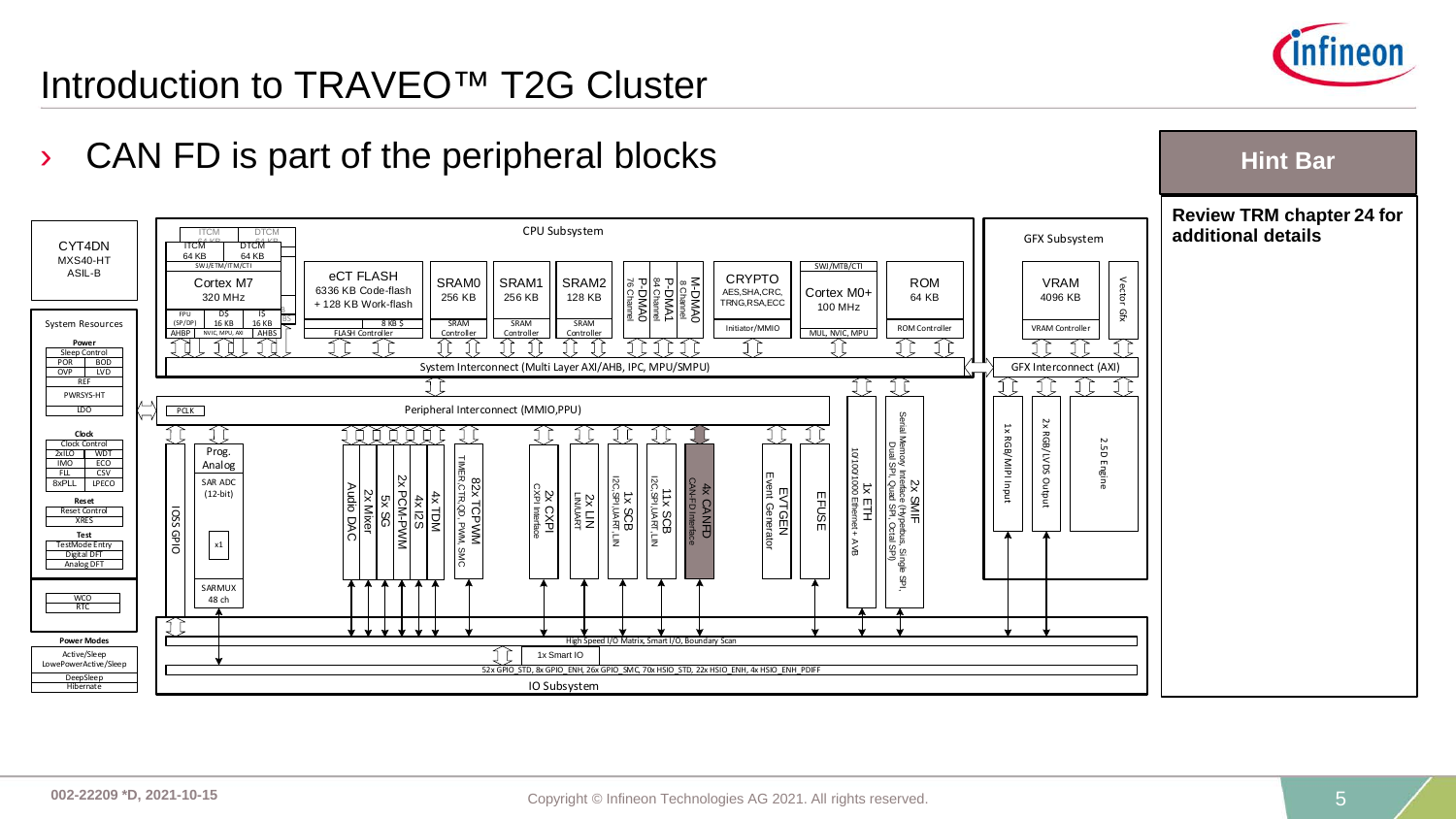### – Shared Message RAM (MRAM)

**Overview** 

**Features** 

– Error-correcting code (ECC) generator and checker

– Flexible datarate (FD) with up to 64 data bytes per message

– Time-Triggered (TT) communication on CAN (ISO 11898-4: 2004)

### CAN-FD controller overview

– Supports up to 8 Mbps

– ISO11898-1:2015 standard

– Shared timestamp counter

– Receive FIFO top pointer

– Acceptance filtering

– Programmable loopback test mode

– Enables DMA access on the FIFO

**Review datasheet and section 1 of the CAN FD TRM chapter for additional details Hint Bar** 

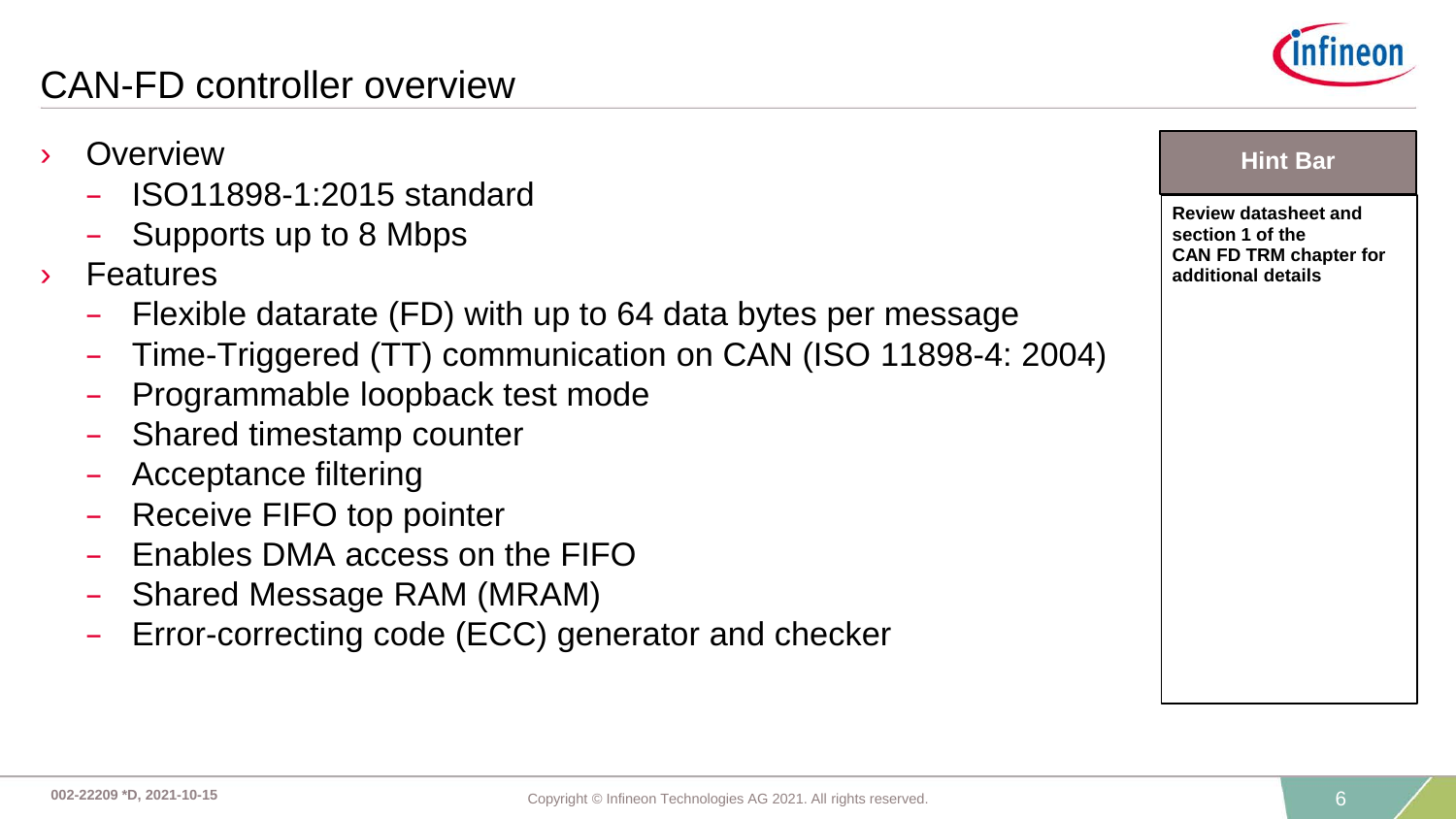

### CAN FD controller block diagram

› CAN FD controller components



**Hint Bar** 

**Review section 2.1 of the CAN FD TRM chapter for additional details**

**.**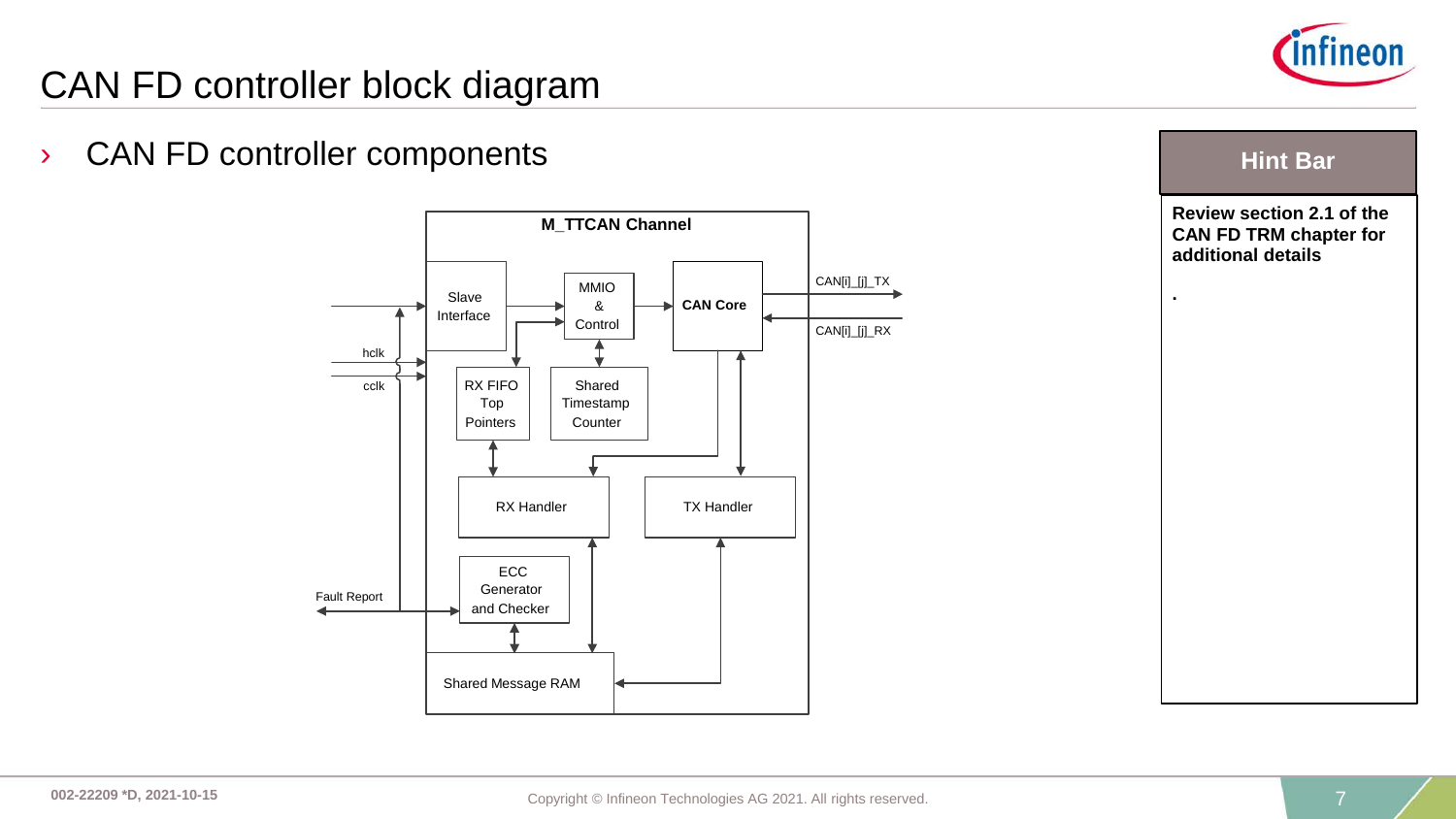

### CAN core

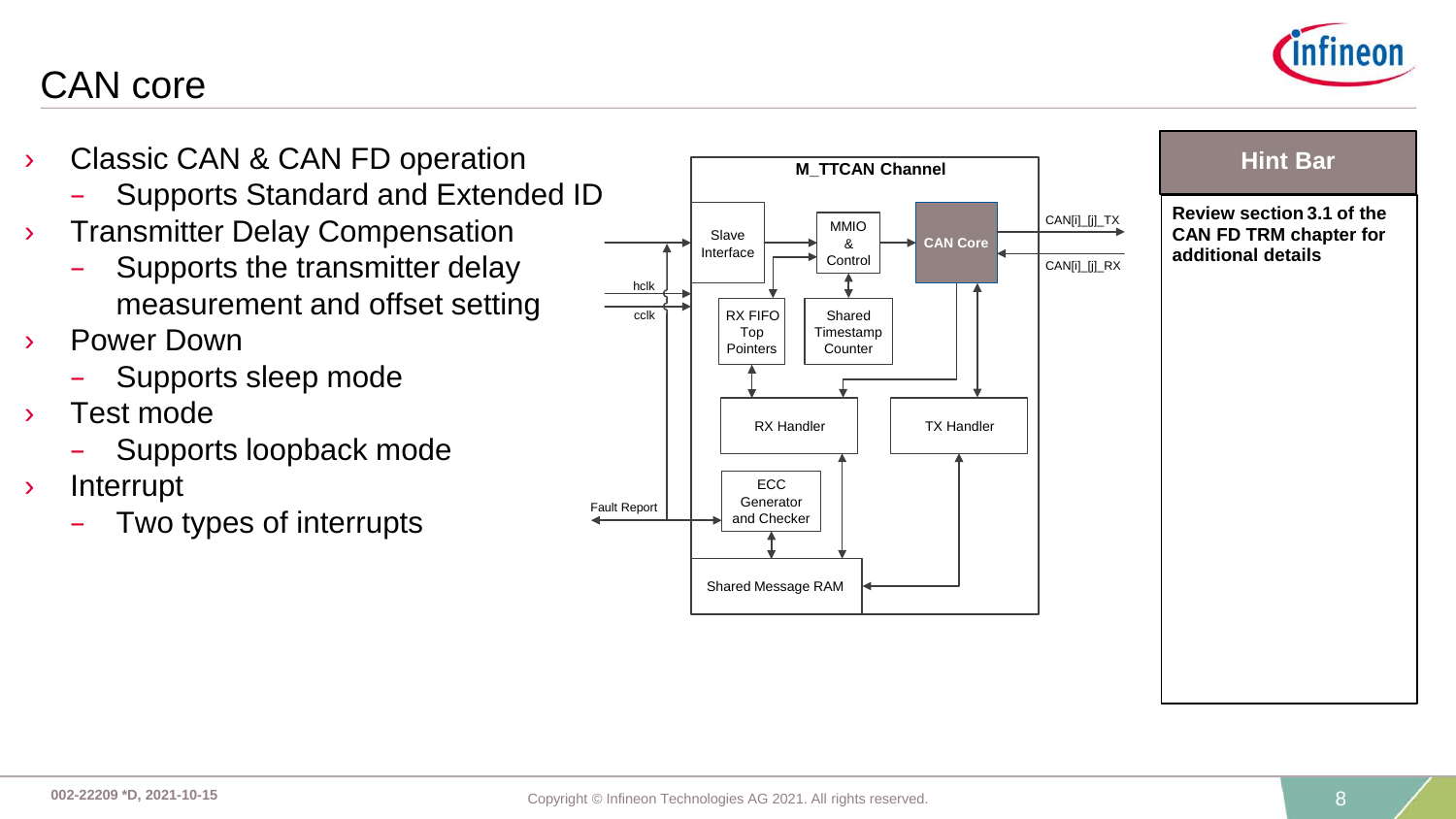

**Review section 3.1 of the CAN FD TRM chapter and** 

**Hint Bar** 

**Register TRM for additional details**

**.**

### Classic CAN & CAN FD operation

› Standard format (11-bit ID)

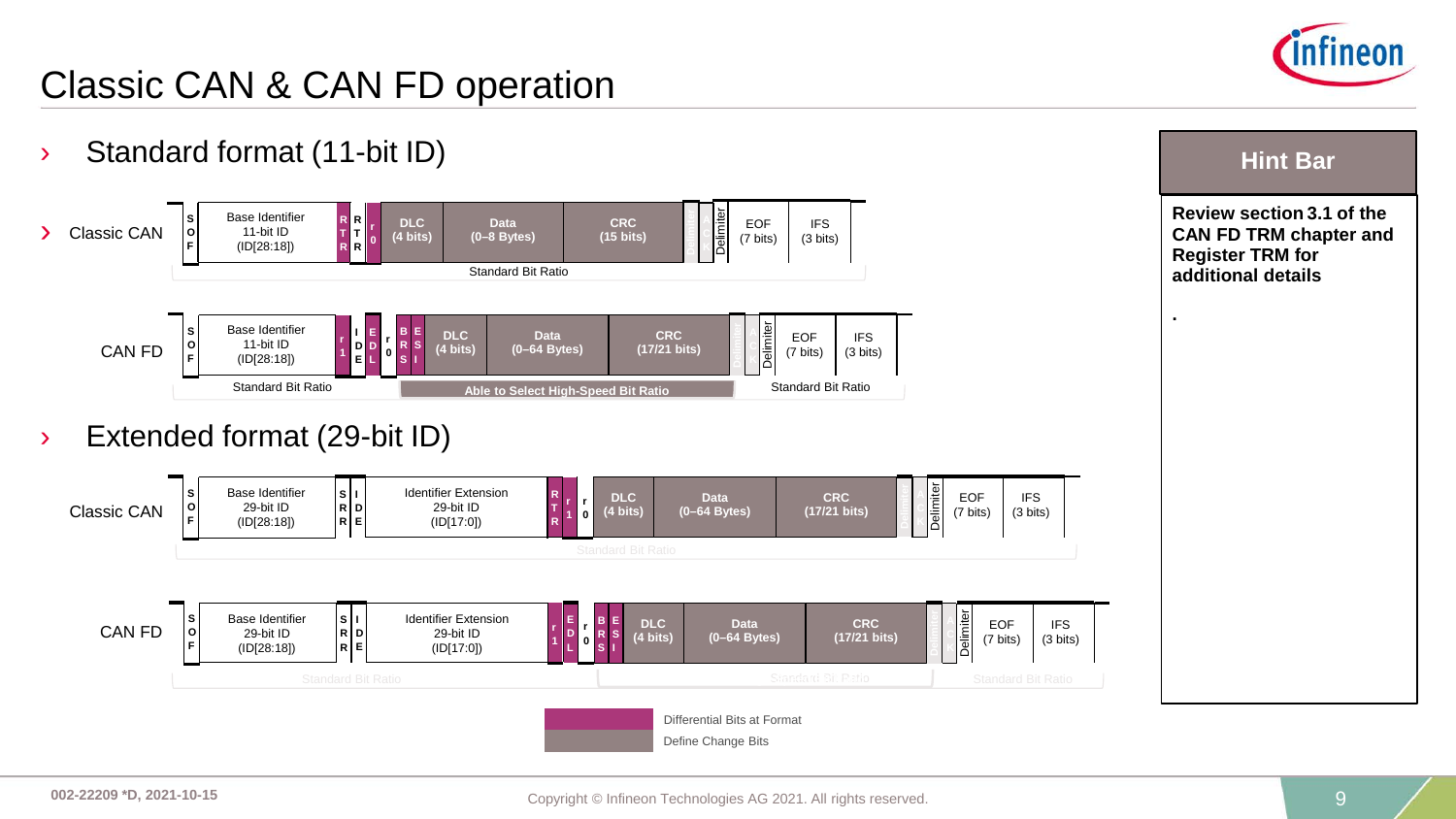

### Transmitter delay compensation

- Supports the transmitter delay measurement and offset setting
- **Background** 
	- When transmitting via CANx\_y\_TX, CAN FD controller receives the transmitted data from its local CAN transceiver via CANx\_y\_RX. The received data is delayed by the transmitter delay. In case this delay is greater than TSEG1<sup>1</sup>, a bit error is detected. To enable a data phase bit time that is even shorter than the transmitter delay, the delay compensation is introduced.
- › Advantage
	- This enables transmission with higher bit rates during the CAN FD data phase, independent of the delay of a specific CAN transceiver



**Hint Bar** 

**Review section 3.1.4 of the CAN FD TRM chapter and Register TRM for additional details**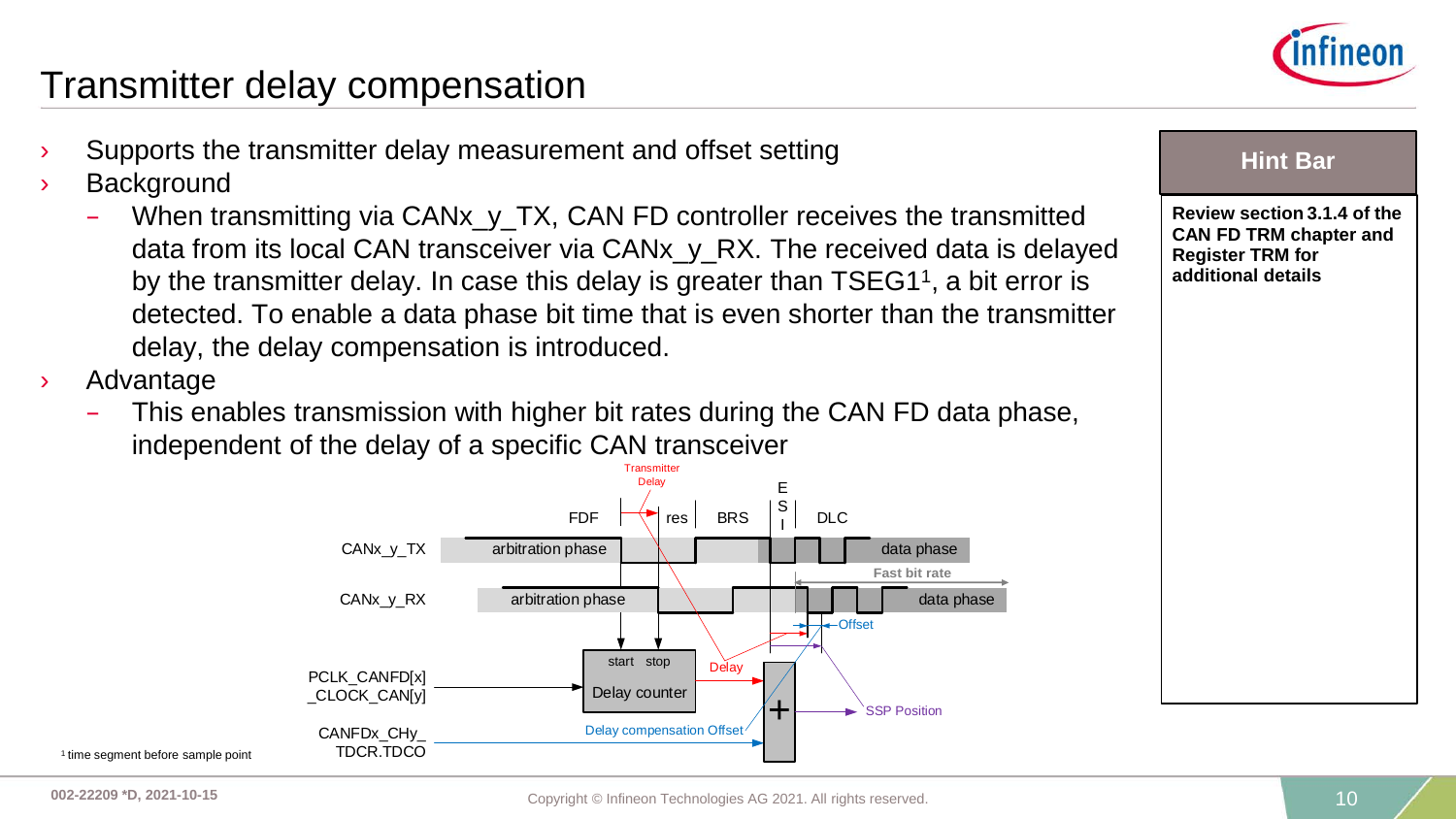

### Power down (Sleep Mode)

- A clock provided to the CAN channel can be stopped by raising a clock stop request through **Hint Bar** the CTL.STOP\_REQ bit
	- After receiving an acknowledge from the CAN channel, hardware automatically stops the clock
	- Clearing CTL.STOP\_REQ allows exit from power down mode<sup>1</sup>
	- $\lambda$  All CAN configurations and MRAM except the timestamp counter are retained during DeepSleep mode
	- › **Advantages:**
		- Unlike older approaches, software does not have to wait for an acknowledge and can be used for other functionality
		- Power down (stopping clock) reduces power consumption when the CAN bus is idle

**Review section 3.1.8 of the CAN FD TRM chapter and Register TRM for additional details**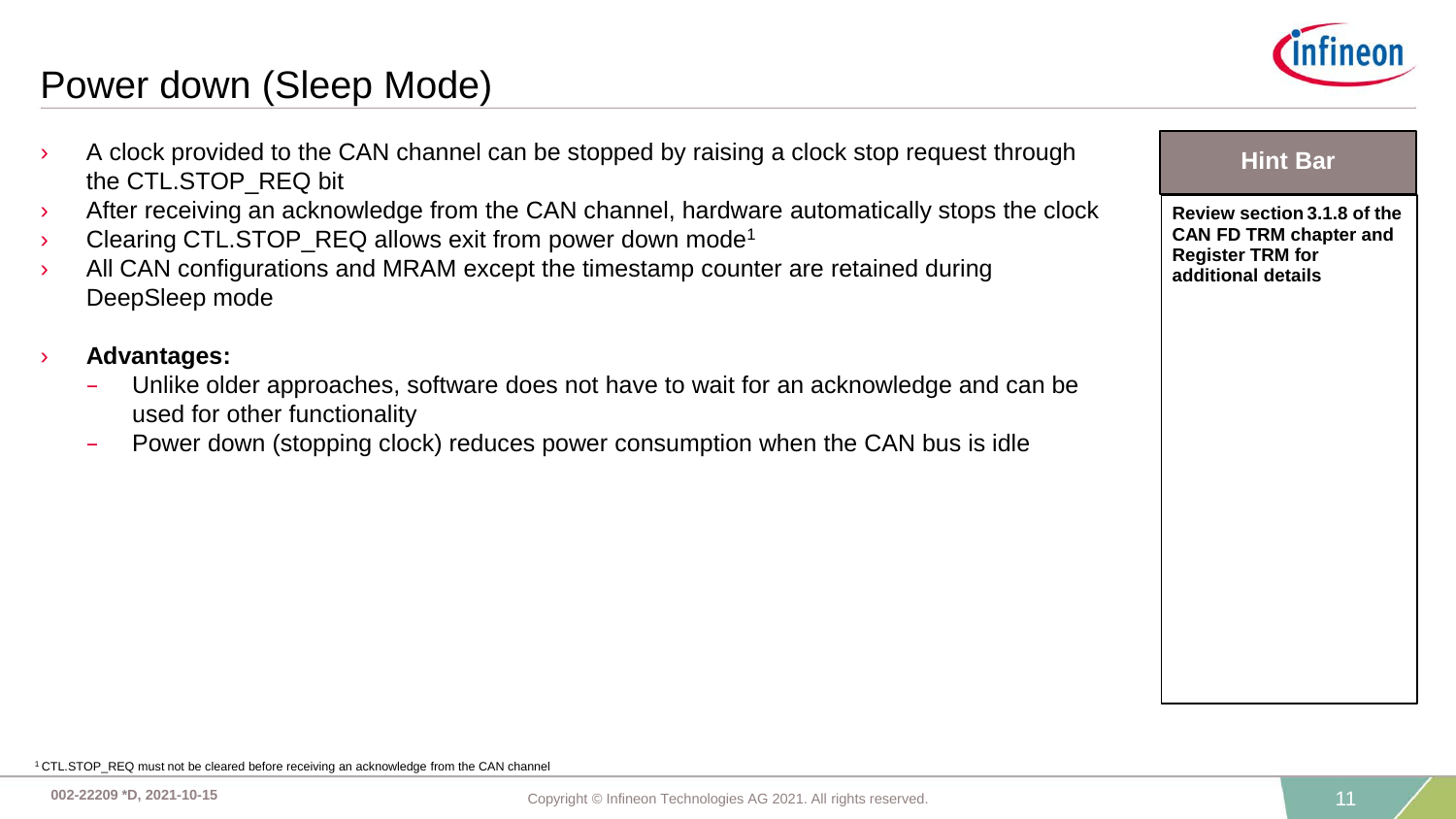

### Test mode

- **External loopback mode** 
	- Ignores acknowledge errors (recessive bit sampled in the acknowledge slot of a data/remote frame) in loopback mode
	- Performs an internal feedback from TX output to RX input
	- Transmitted messages can be monitored at the CAN[i]\_[j]\_TX pin
- Internal loopback mode
	- Can be tested without affecting a running CAN system connected to the CAN[i]\_[j]\_TX and CAN[i]\_[j]\_RX pins
- › Use case
	- CAN diagnosis without the influence of external ECU1 by using the internal loopback mode



### **Hint Bar**

**Review section 3.1.9 of the CAN FD TRM chapter and Register TRM for additional details**

1 Electrical Control Unit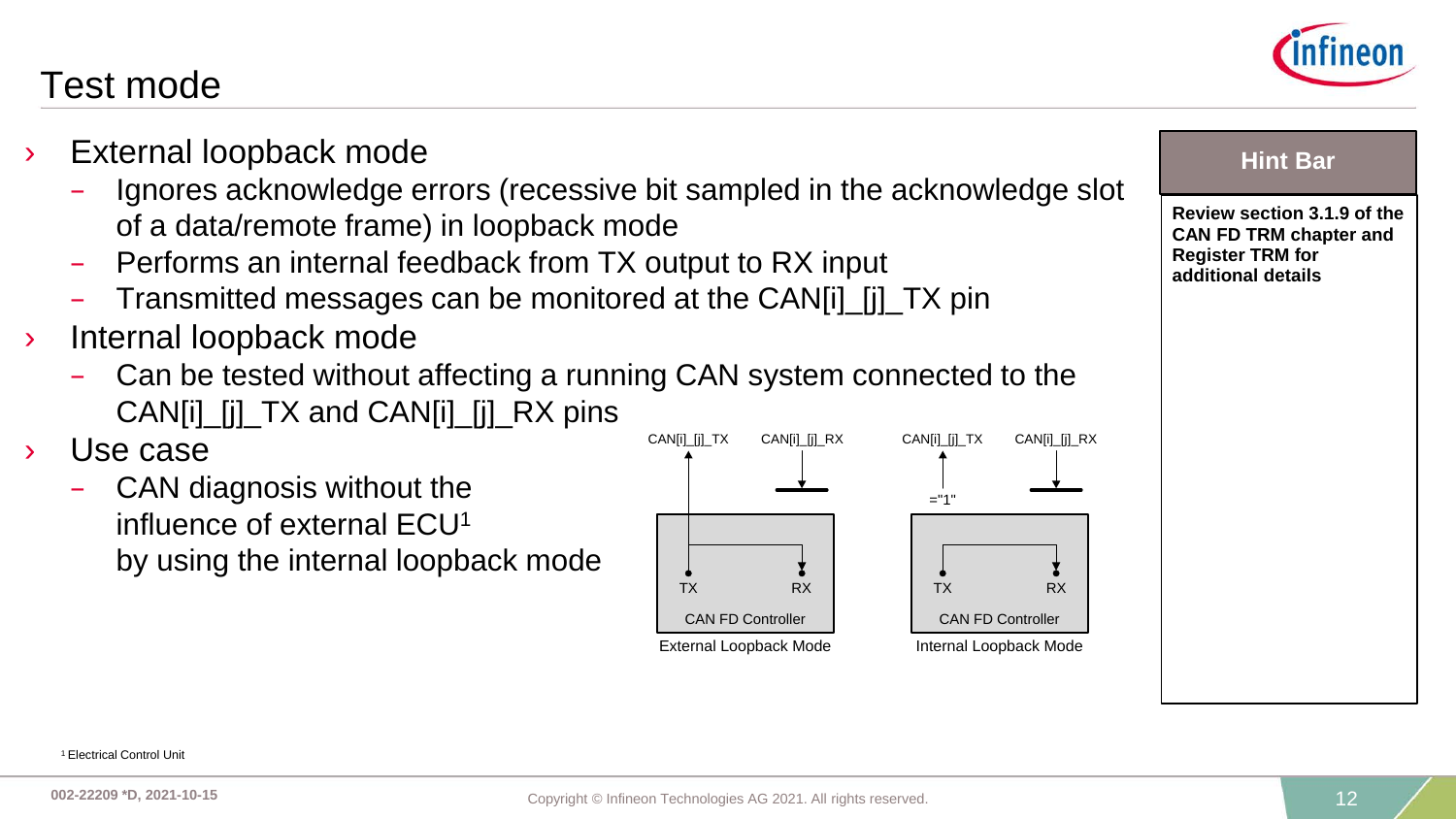**Review section 2.3 of the CAN FD TRM chapter and** 

**Hint Bar** 

**The description of the IE register in the Register TRM provides a list of all possible interrupt sources**

**Register TRM for additional details**

### $\rightarrow$  Each interrupt source in the M\_TTCAN channel can be separately enabled or disabled using the IE register

 $\rightarrow$  Each enabled interrupt from the channel can be routed either to the interrupt 0 or interrupt 1 line using the ILS and ILE registers. By default, all interrupts are routed to the interrupt 0 line

### Interrupt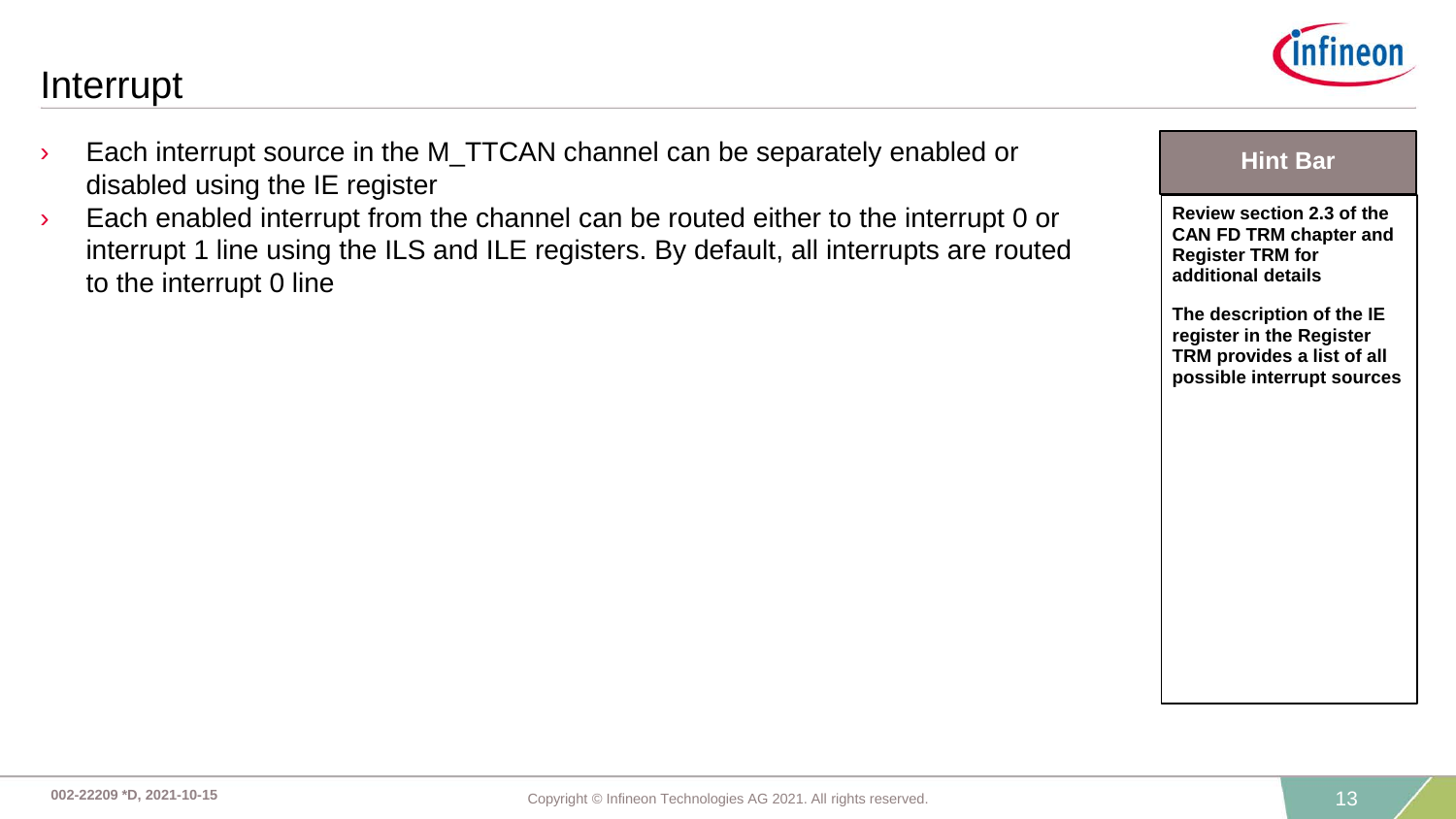

### Shared timestamp

**Review section 3.2 of the CAN FD TRM chapter for additional details he shared timestamp counter supports a 16-bit timestamp value.** The shared timestamp value are the star CAN Core RX Handler Slave Interface MMIO & **Control** TX Handler hclk cclk **M\_TTCAN Channel** RX FIFO Top **Pointers** Shared Message RAM ECC Generator and Checker **Shared Timestamp Counter** Fault Report CAN[i]\_[j]\_TX CAN[i]\_[j]\_RX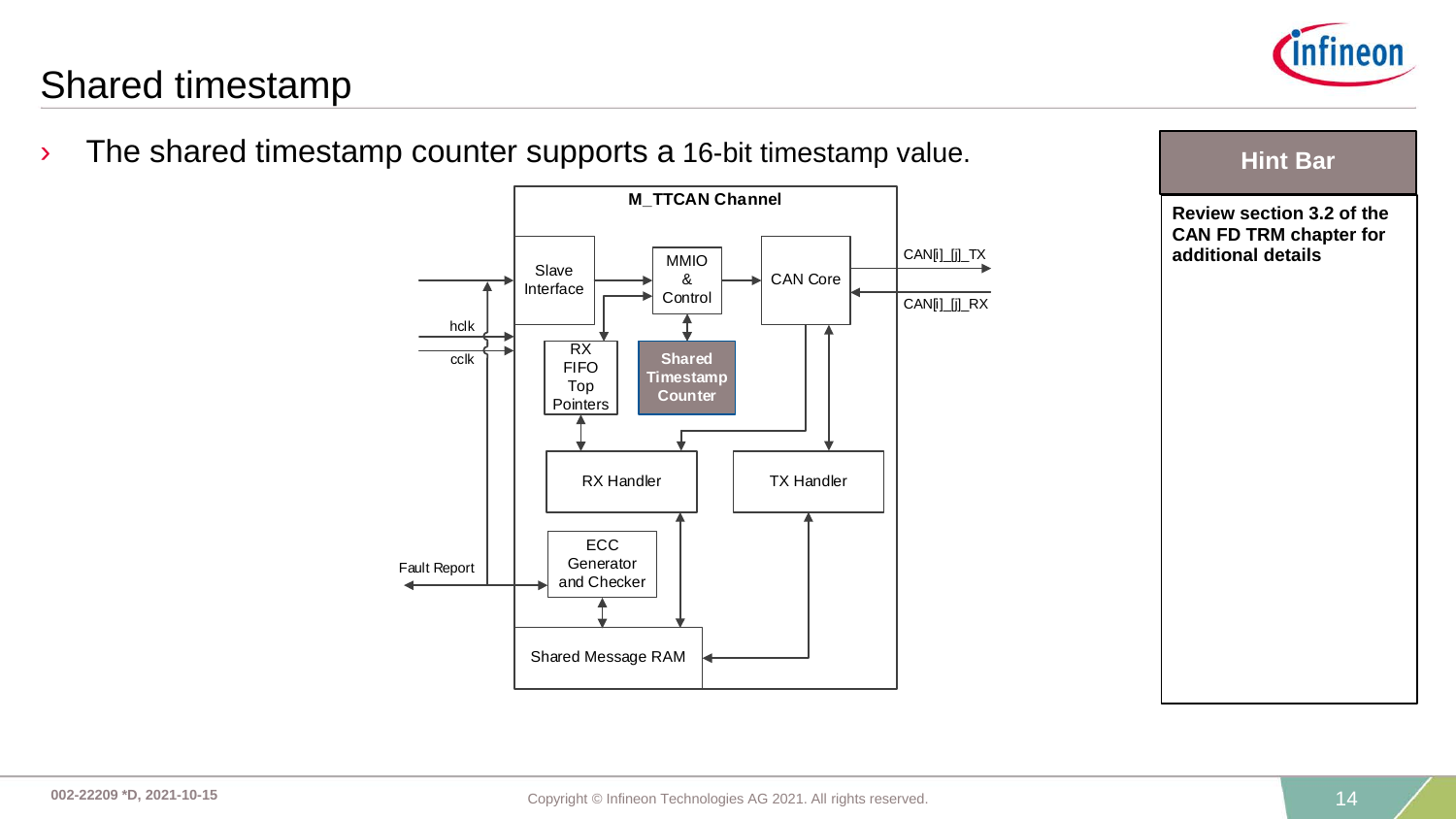

### Shared timestamp counter

- 16-bit timestamp value when messages are sent or received
- $\rightarrow$  The captured timestamp value is stored in the respective buffer or FIFO element
- › Advantage:
	- To make event ordering global in the device, the 16-bit timestamp counter is shared among all M\_TTCAN channels

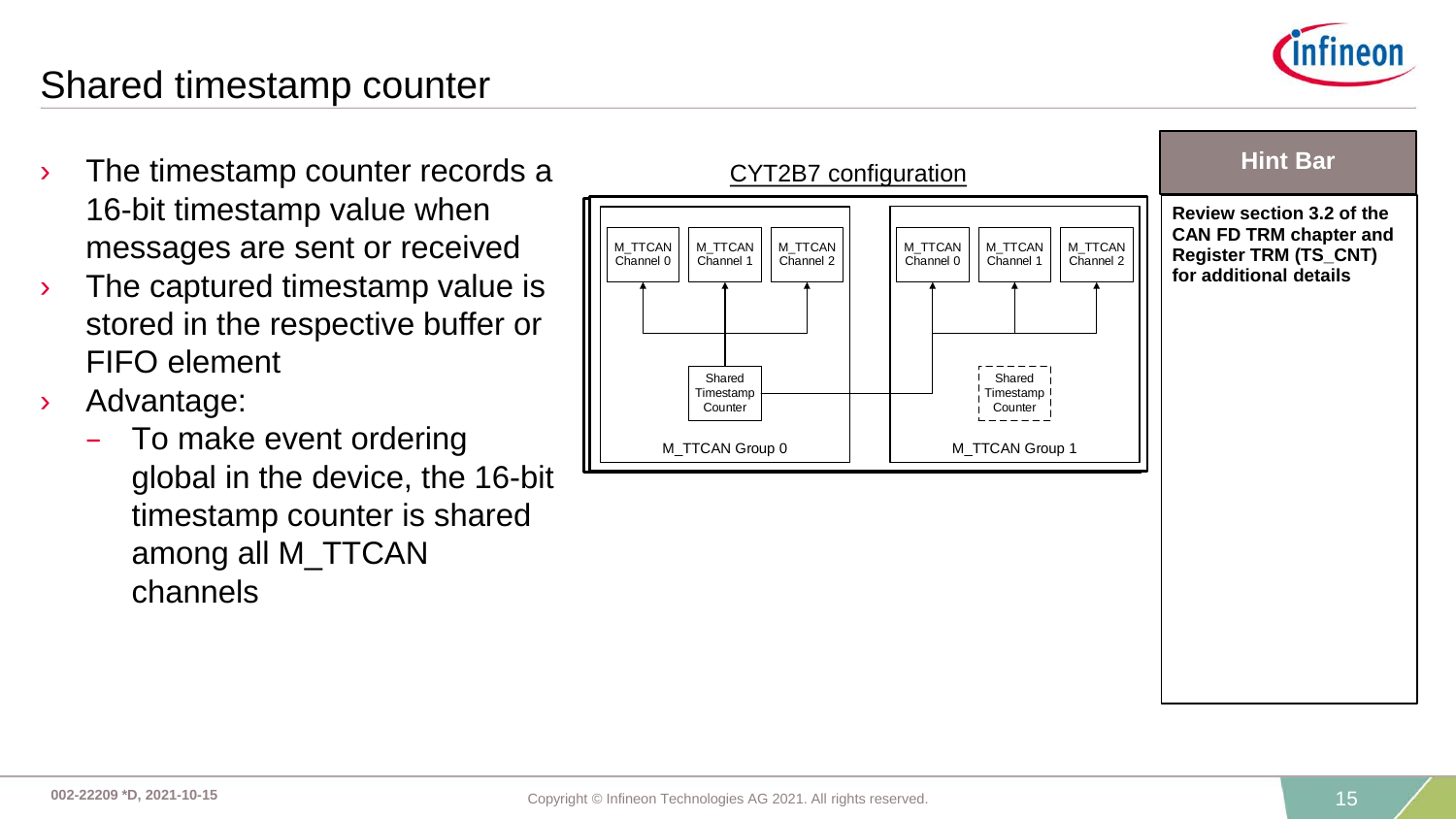# nfineon

### CAN FD controller components **EXAM CONSERVING MATTE AN Channel Hint Bar**

› RX Handler

RX handler

- Acceptance filtering
- Dedicated RX buffers
- RX FIFOs
- › RX FIFO top pointers



**Review section 3.4 of the CAN FD TRM chapter for additional details.**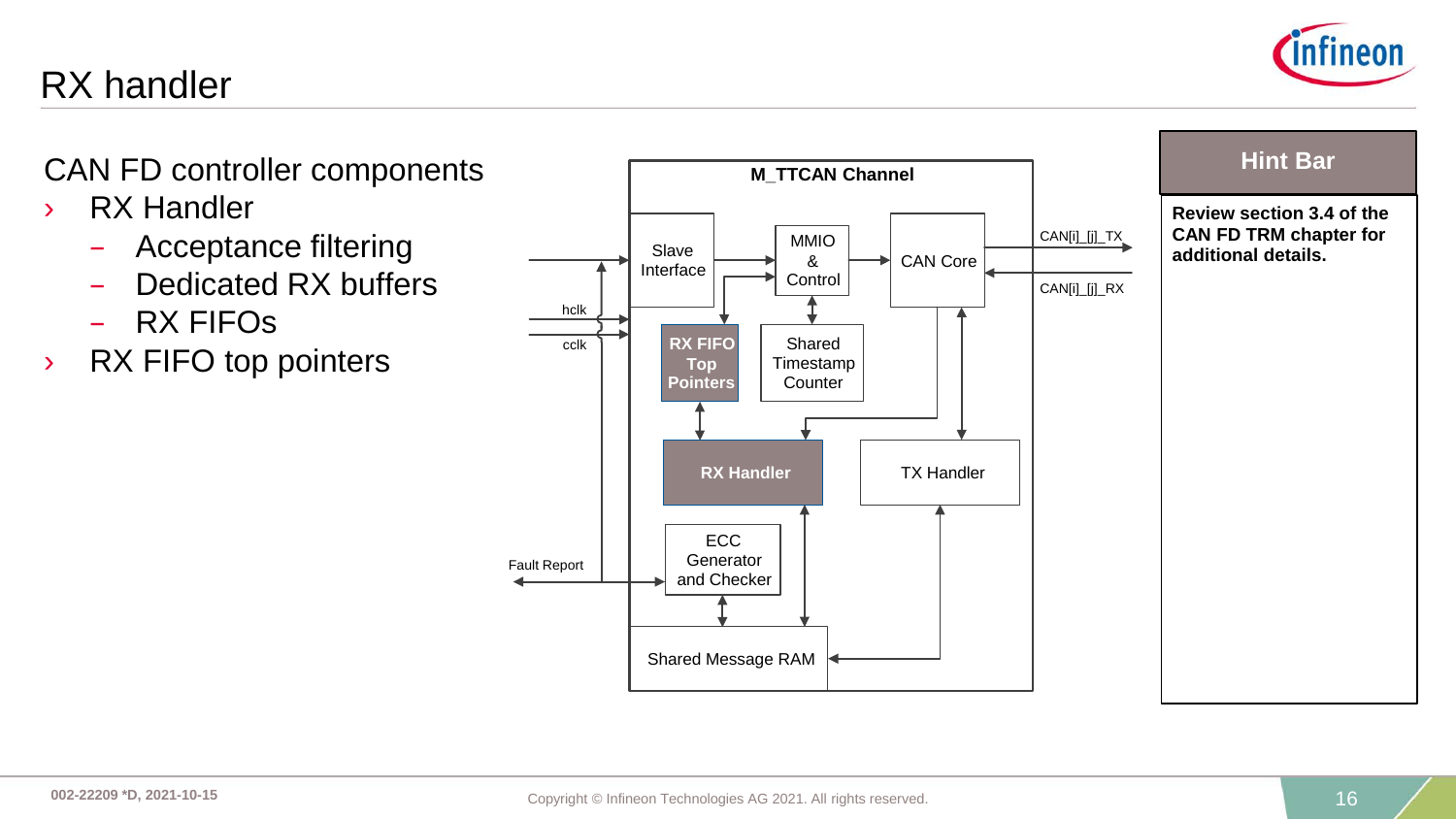

### Acceptance filtering

- **Two sets of acceptance filters** 
	- For standard identifiers
	- For extended identifiers
- › Features
	- $-$  Each filter element<sup>1</sup> can be configured as
		- Range filter (from to)
		- Filter for one or two dedicated IDs
		- Classic bit mask filter
	- Each filter element is configurable for acceptance or rejection filtering
	- Each filter element can be enabled/disabled individually
	- Filters are checked sequentially from element #0 until the first match

**Review section 3.4.1 of the CAN FD TRM chapter and Register TRM for additional details**

1 A filter element is a condition of the filtering list. There can be up to 192 filter elements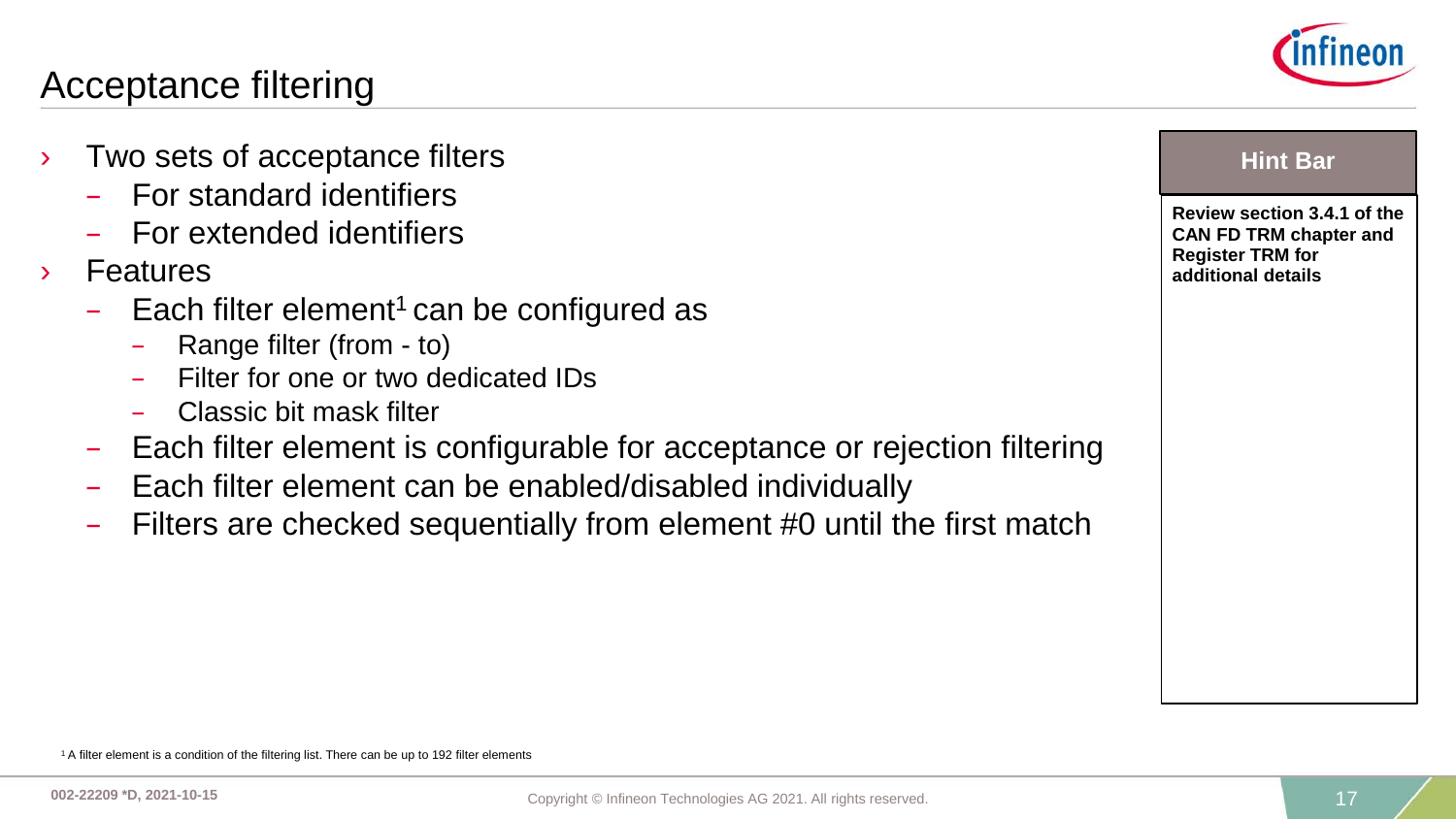### Dedicated RX buffers

- Up to 64 dedicated RX buffers **Hint Bar Hint Bar Hint Bar** 
	- After a received message is accepted by a filter element, the message is stored in the RX Buffer in the Message RAM referenced by the filter element
- Use case
	- Receive only the specific message ID (8) with the dedicated RX buffer and acceptance filter
- › Advantage
	- Accepts frames only with specific message IDs







**Register TRM for additional details**

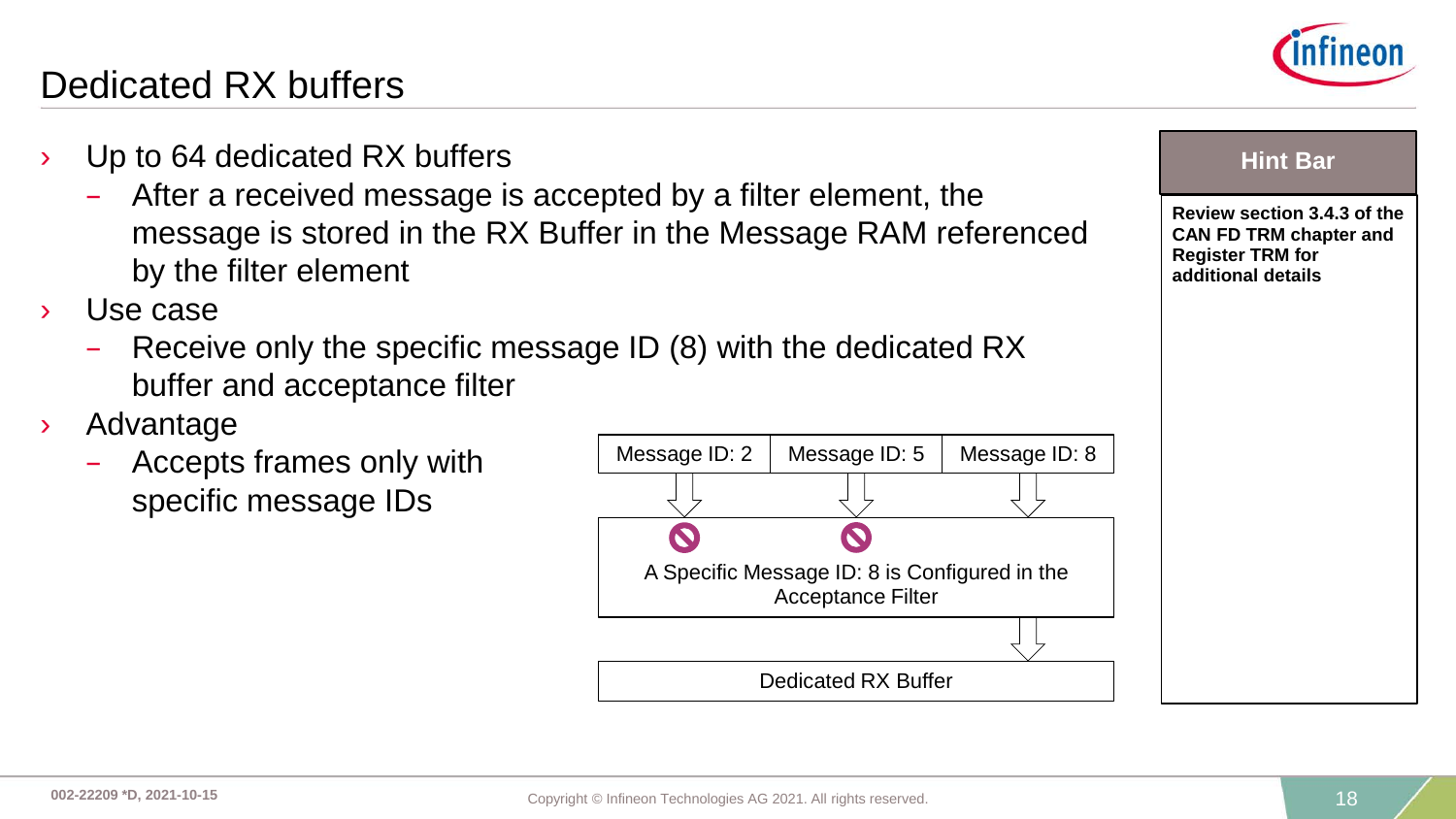**Review section 3.4.2 of the CAN FD TRM chapter and** 

**Register TRM for additional details**

### **EX FIFOs can be configured to hold up to 64 elements each Figure 1. The Bar Containst Example 2. The Bar**

- › Received messages that pass acceptance filtering are transferred to the RX FIFO as configured by the matching filter element
- When the RX FIFO Put Index reaches the RX FIFO Get Index, the RX FIFO Full condition interrupt flag is set
- › Watermark interrupt
	- To avoid RX FIFO overflow, use the RX FIFO Watermark interrupt
- Use case

RX FIFOs

– The RX FIFO watermark interrupt flag can be used to trigger DMA



Put Index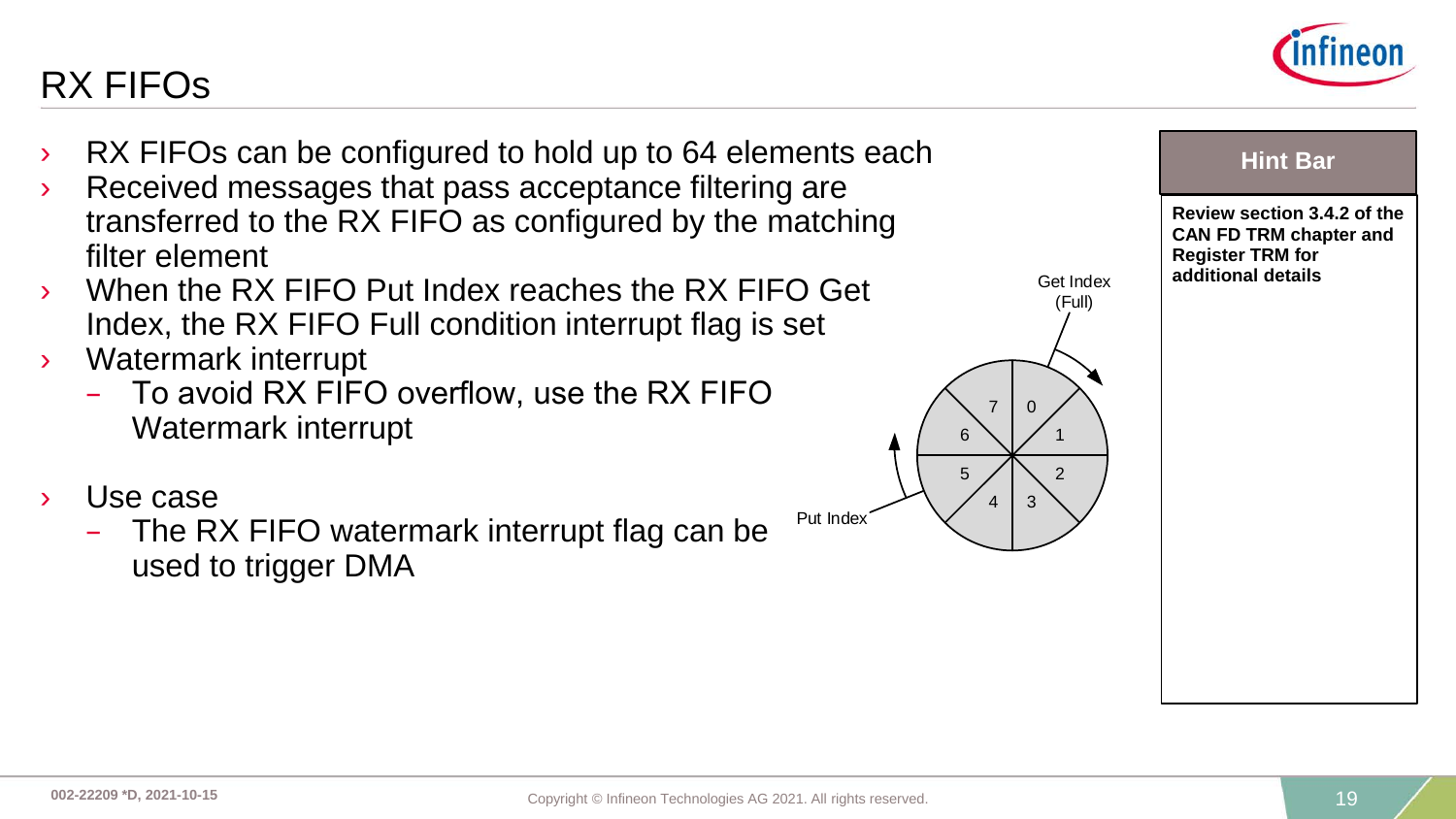

## RX FIFO top pointer

**Find Bar 2** Tracks the number of message data words read, and updates the pointer information after reading the last word



- Provides a single location<sup>1</sup> to read the data
- › Advantages
	- Reduces the software process to retrieve the read pointer, calculate correct MRAM address, and update the read pointer
	- Reduces bus load and latency
	- Enables DMA on FIFOs

| <b>Hint Bar</b>                                                                                               |
|---------------------------------------------------------------------------------------------------------------|
| Review section 3.4.2 of the<br><b>CAN FD TRM chapter and</b><br><b>Register TRM for</b><br>additional details |
|                                                                                                               |

1 RXFTOP0\_DATA for RX FIFO0, RXFTOP1\_DATA for RX FIFO1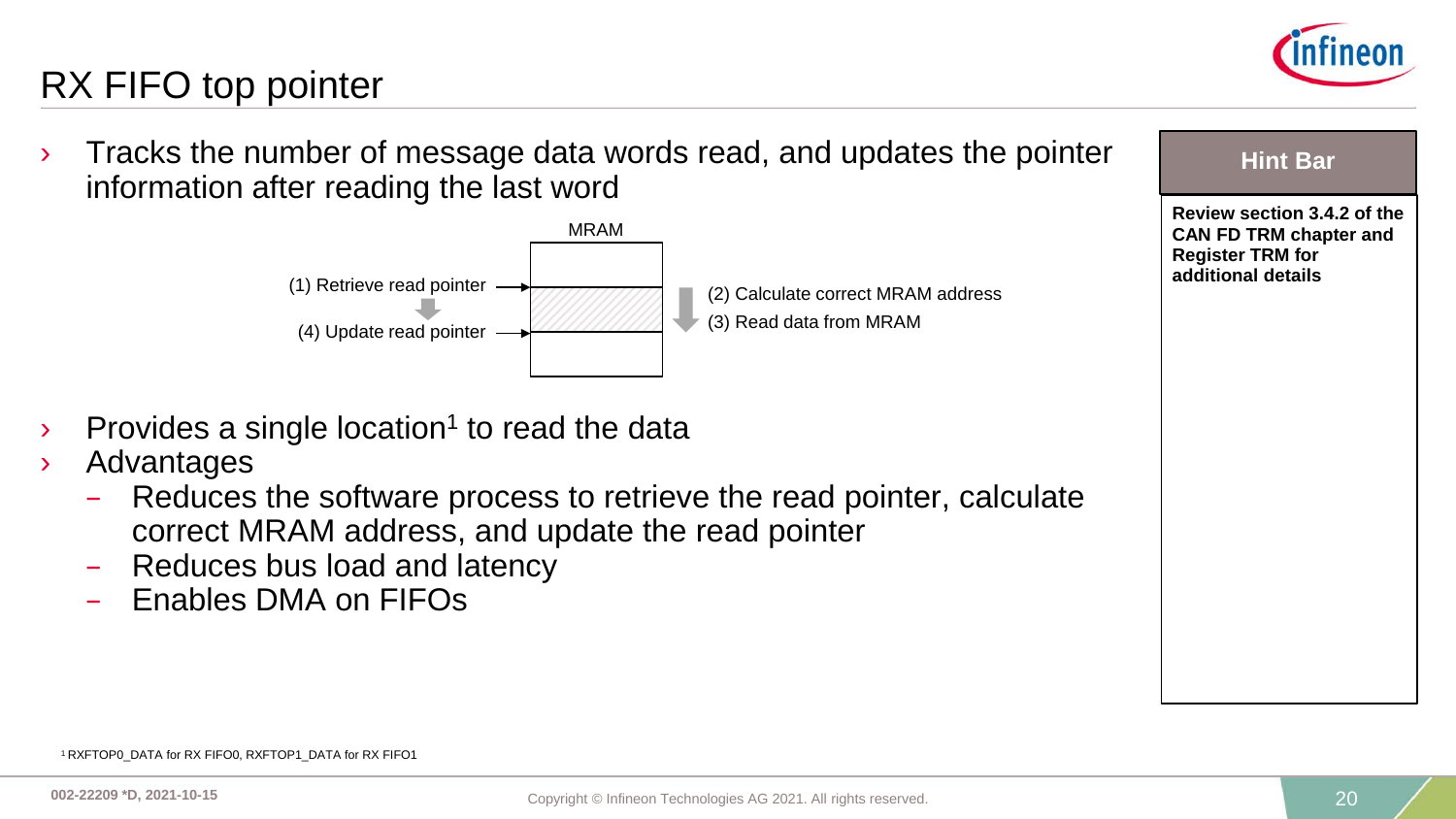

## TX handler

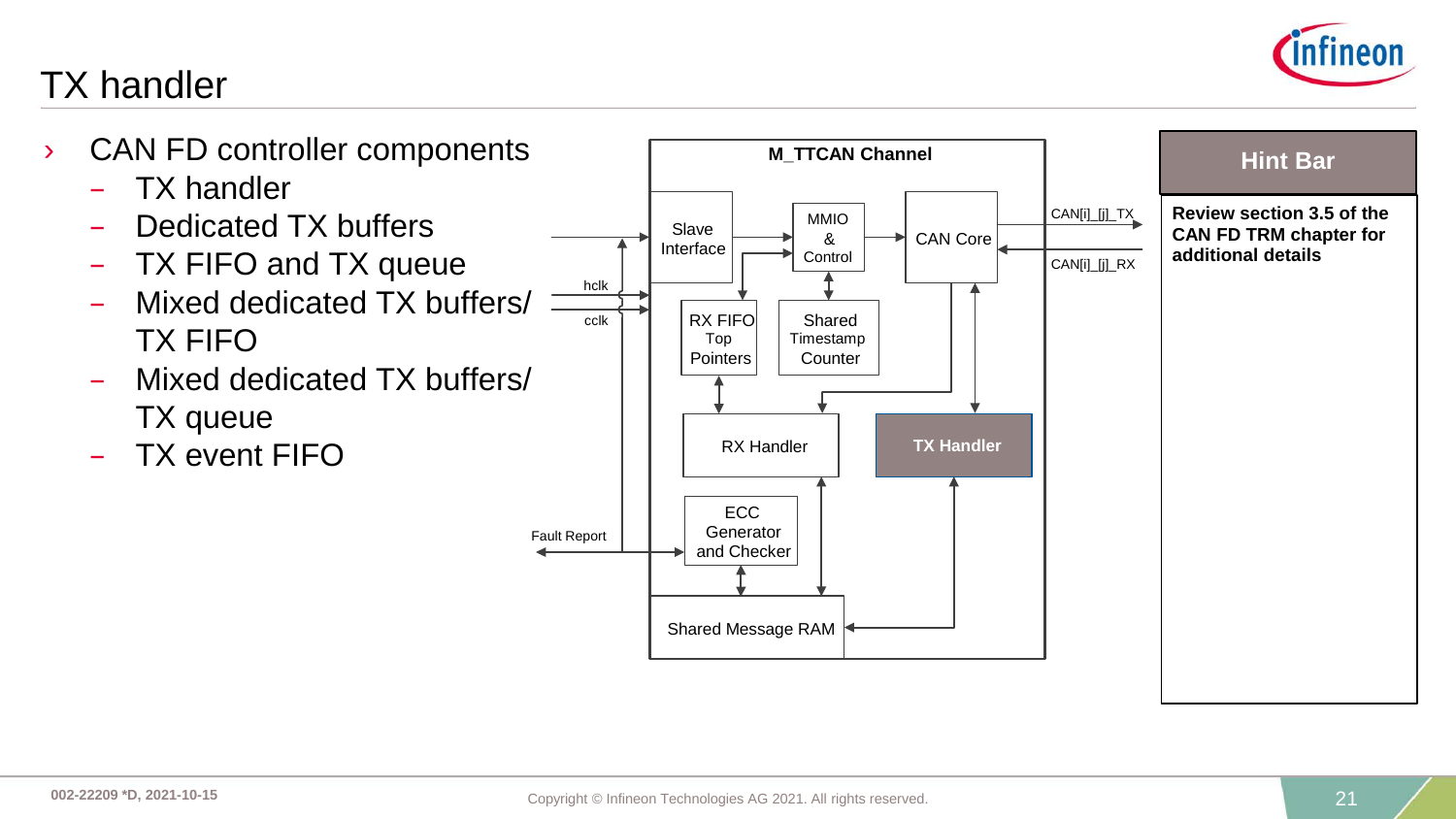

### Dedicated TX buffers

- **Each 32-bit dedicated TX buffer is configured with a specific Message ID Hint Bar Hint Bar**
- $\rightarrow$  If multiple TX buffers are configured with the same Message ID, the TX buffer with the lowest buffer number is transmitted first



› Dedicated TX buffers allocate "Element Size" 32-bit words in the MRAM

TX Buffer/FIFO/Queue Element Size

| <b>Data Field</b><br>[bytes] | <b>Element Size</b><br>[RAM words] |
|------------------------------|------------------------------------|
| 8                            | 4                                  |
| 12                           | 5                                  |
| 16                           | 6                                  |
| 20                           | 7                                  |
| 24                           | 8                                  |
| 32                           | 10                                 |
| 48                           | 14                                 |
| 64                           | 18                                 |

**Review section 3.5.2 of the CAN FD TRM chapter and Register TRM** 

**(TXESC.TBDS) for additional details**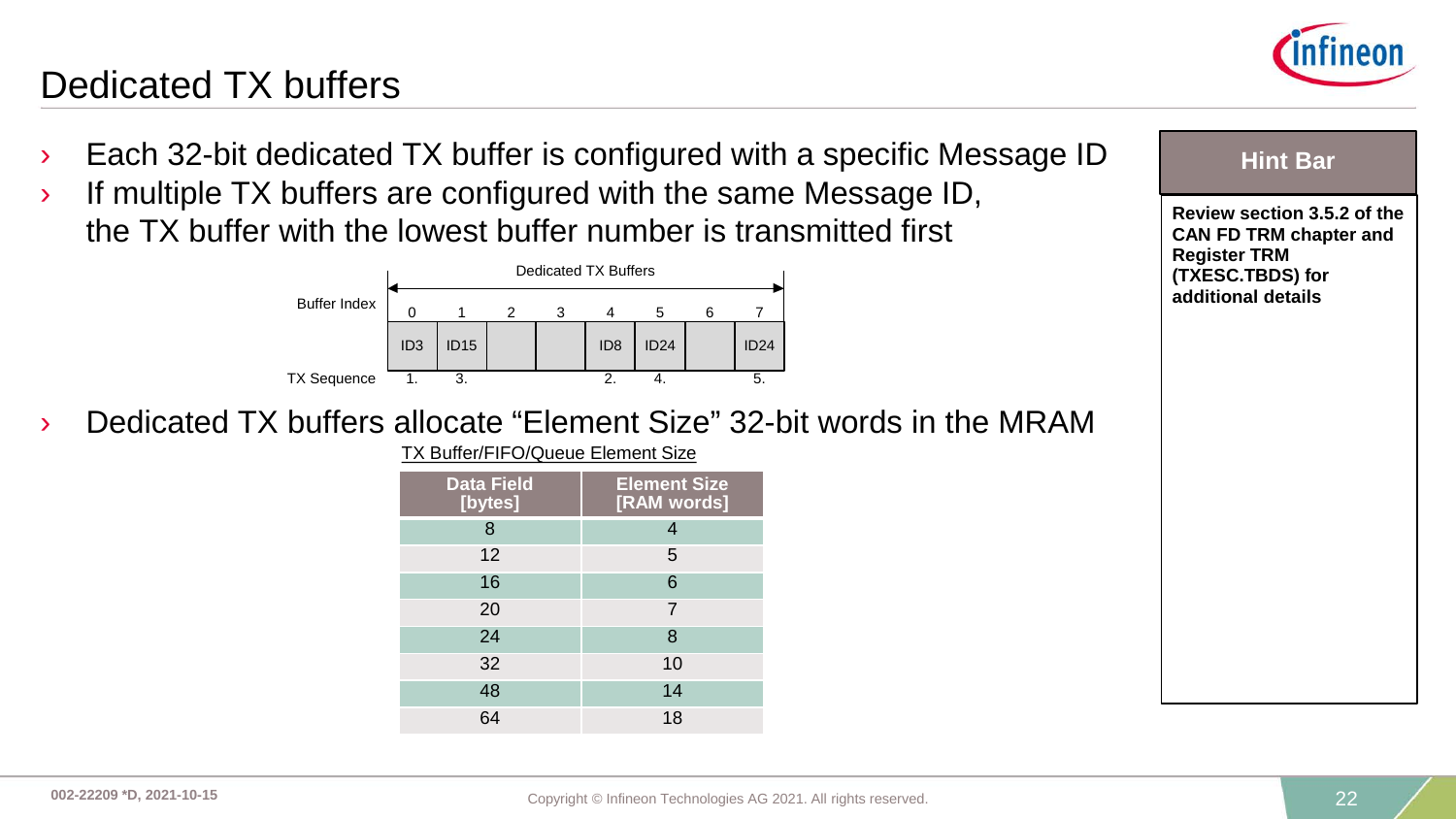

# TX FIFO and TX Queue

- **FIX FIFO Hint Bar** Messages stored in the TX FIFO are transmitted starting with the message referenced by the Get Index<sup>1</sup>
	- After each transmission, the Get Index is incremented cyclically until the TX FIFO is empty TX FIFO



### **TX Queue**

- Messages stored in the TX queue are transmitted starting with the message with the lowest Message ID (highest priority)
- If multiple TX queues are configured with the same Message ID, the TX queue with the lowest buffer number is transmitted first



**Review sections 3.5.3 and 3.5.4 of the CAN FD TRM chapter and Register TRM for additional details**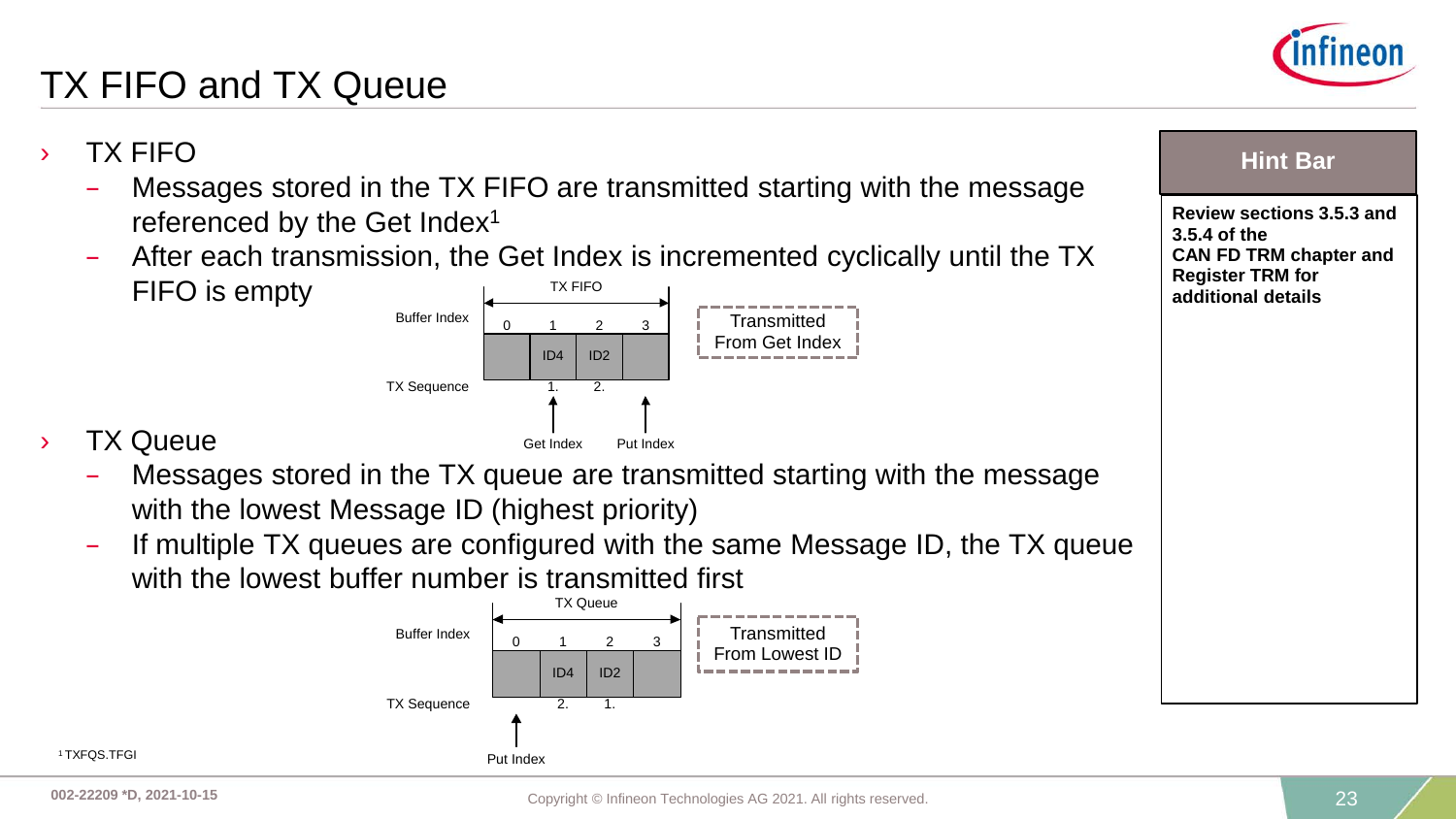

### Mixed dedicated TX buffers/TX FIFO

<sup>></sup> The MRAM TX buffer section is subdivided into a set of dedicated TX buffers and  $\overline{ }$  Hint Bar TX FIFO



**Review section 3.5.5 of the CAN FD TRM chapter and Register TRM for additional details** 

- › TX prioritization
	- Scan dedicated TX buffers and the oldest pending TX FIFO buffer (referenced by Get Index)
	- The TX buffer with the lowest Message ID has the highest priority and is transmitted next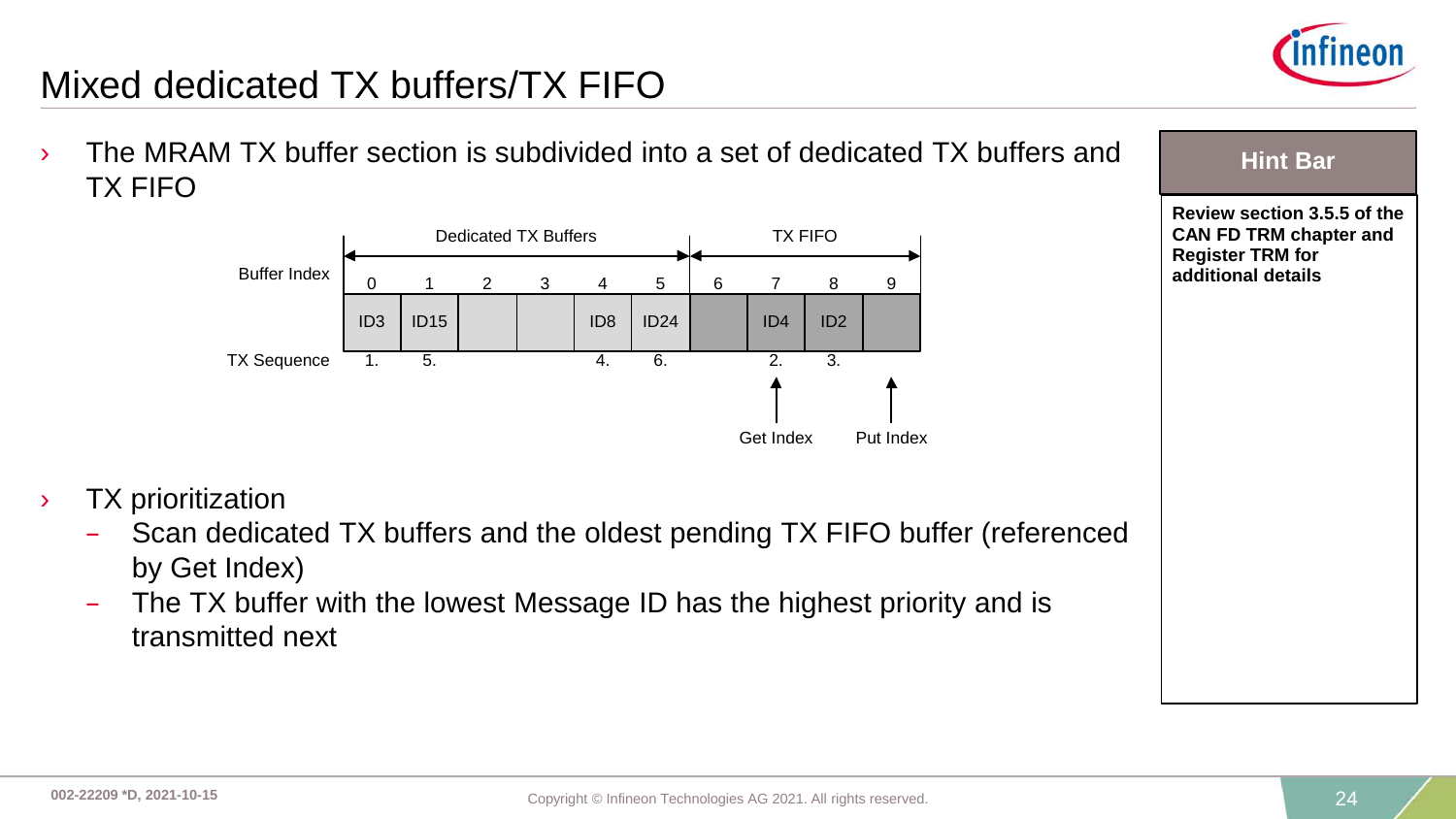

### Mixed dedicated TX buffers/TX queue

<sup>></sup> The MRAM TX buffer section is subdivided into a set of dedicated TX buffers and **Fig. 1** Hint Bar a TX queue



**Review section 3.5.6 of the CAN FD TRM chapter and Register TRM for additional details** 

- › TX prioritization
	- Scan all TX buffers with an activated transmission request
	- The TX buffer with the lowest Message ID has the highest priority and is transmitted next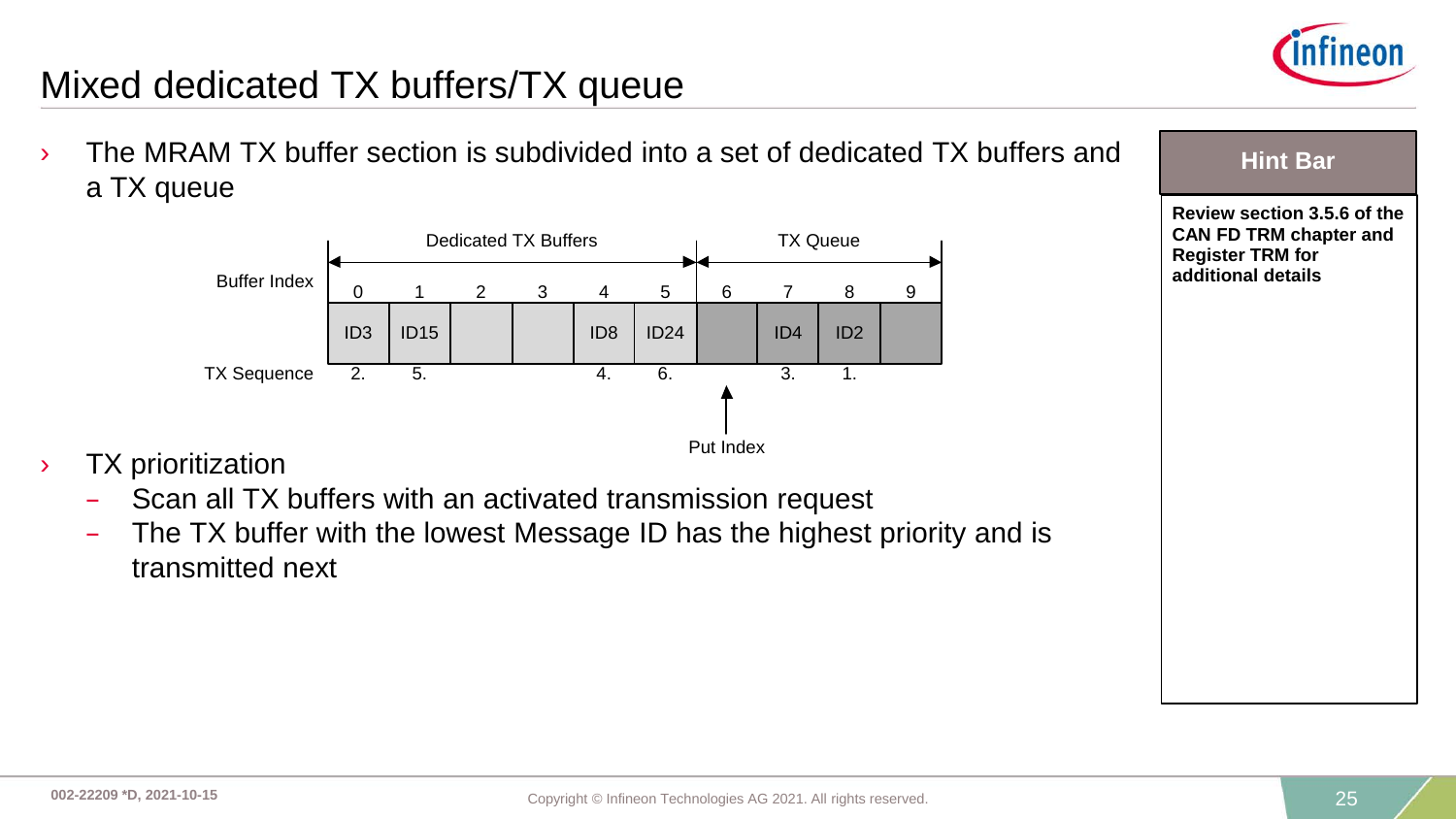# TX Event FIFO



- **Message ID and timestamp are stored in the TX Event FIFO element Example 20** Hint Bar
- Can be configured to a maximum of 32 elements
- Use case
	- A TX buffer holds only the message to be transmitted, while the transmit status is stored separately in the TX Event FIFO



- **Advantages** 
	- When operating a dynamically managed transmit queue, a TX buffer can be used for a new message immediately after successful transmission
	- It is not necessary to save transmit status information from a TX buffer before overwriting that TX buffer

**Review section 3.5.8 of the CAN FD TRM chapter and Register TRM for additional details**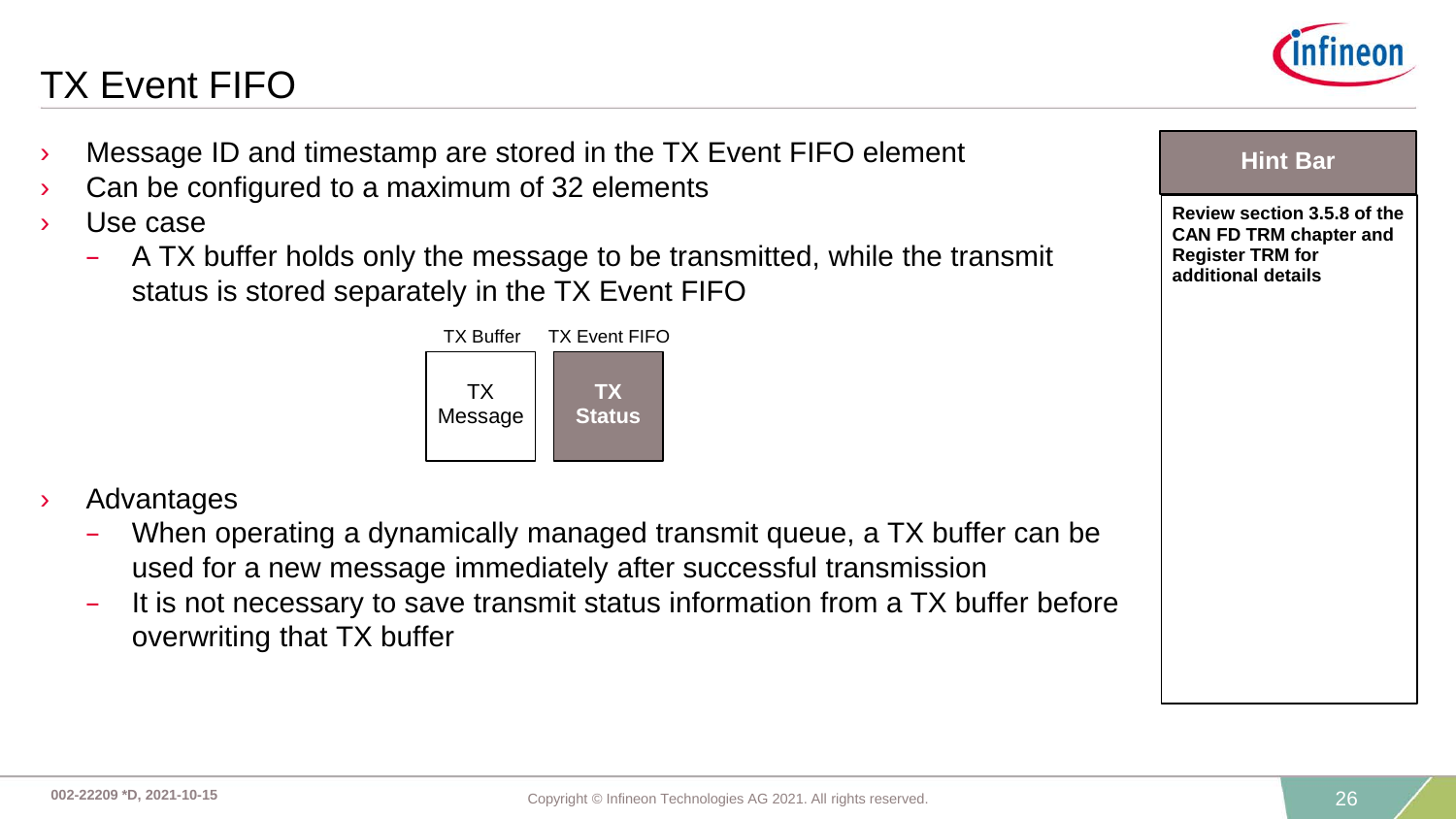

### Message RAM

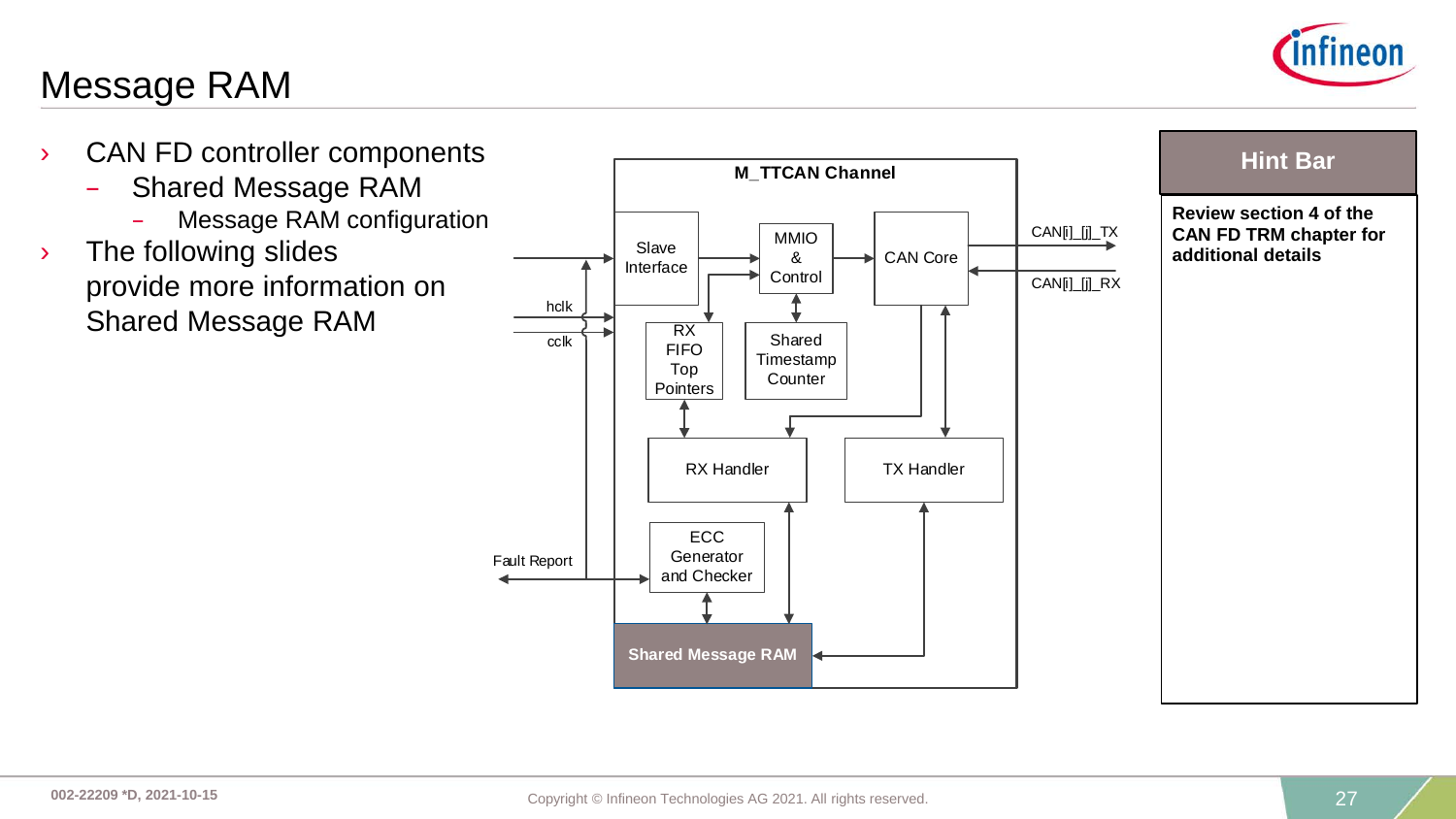

### Shared Message RAM

- Message RAM in the TRAVEO<sup>™</sup> T2G family devices is shared among multiple **Family 1.4 The Family 1.4** Hint Bar M\_TTCAN channels in the M\_TTCAN group
	- Following is the CYT2B7 Message RAM1 diagram



- **Review section 4 of the CAN FD TRM chapter and Register TRM for additional details Note: Message RAM**
- **cannot be used for system RAM**

› Advantage

›

– Each M\_TTCAN channel in the module can configure its required message RAM according to the needs of the application

1 CYT2B9: 32KB among four channels, CYT4BF: 40KB among five channels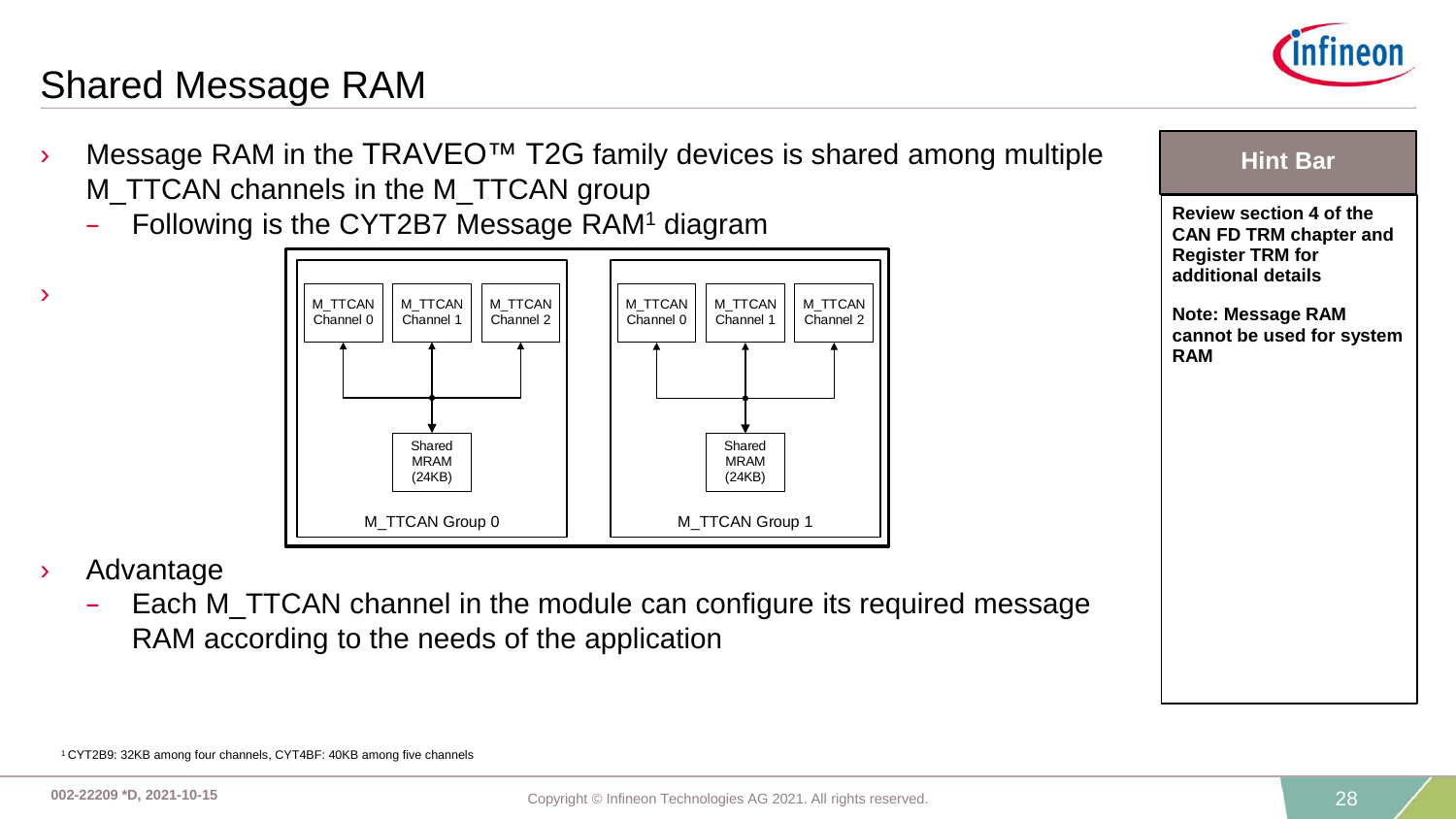

### Message RAM configuration

- Filter and messages are managed separately **Filter and messages are managed separately**
- › Sent and received messages are managed separately



### Start Address

**Review section 4 of the CAN FD TRM chapter and Register TRM for additional details**

1 The TX Buffer section can be configured to hold dedicated TX Buffers as well as a TX FIFO/TX Queue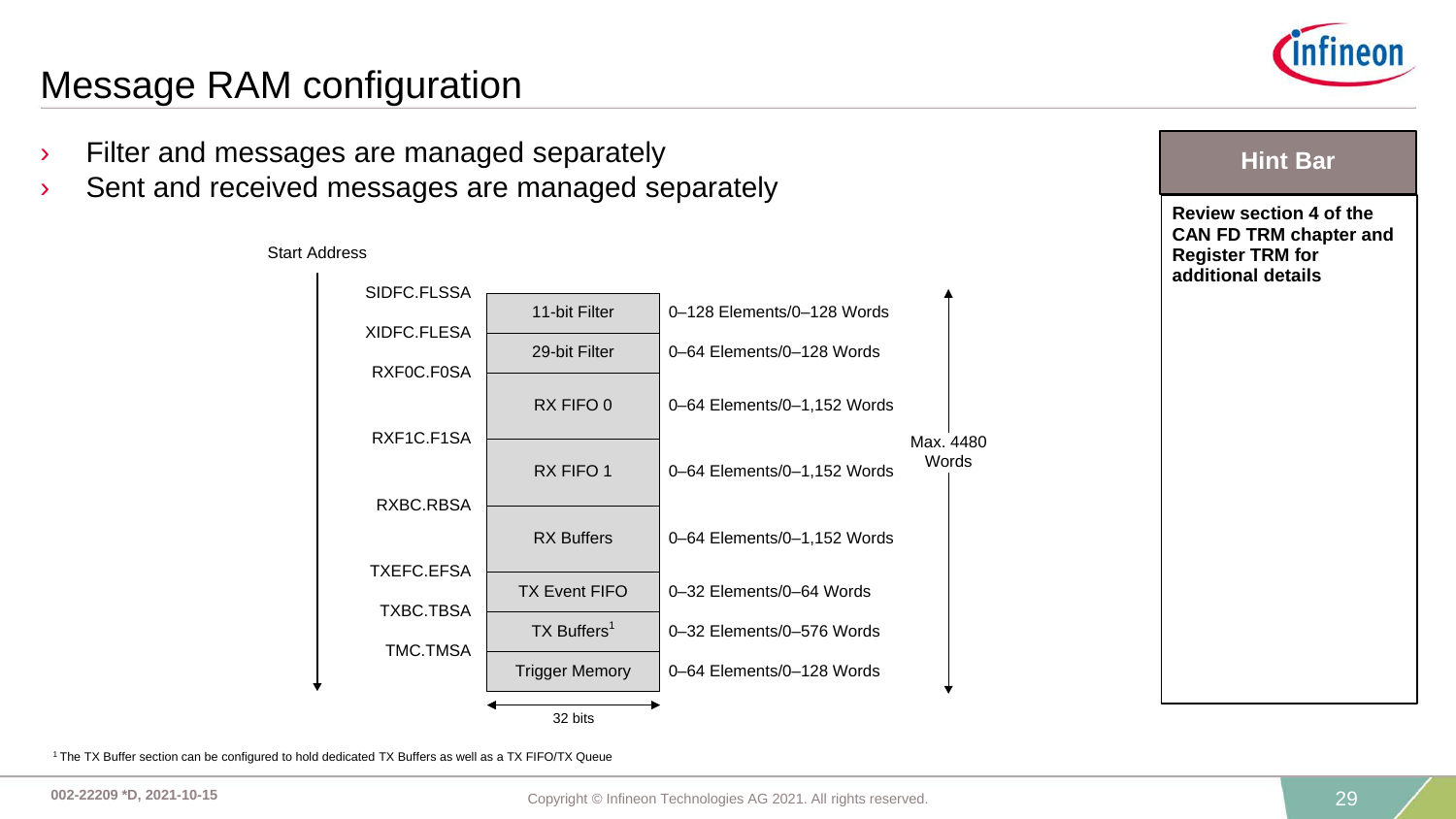

### Turning Message RAM OFF

- Message RAM can be turned off to save power by setting the **Hing Hint Bar Hint Bar** CTL.MRAM\_OFF bit
	- › Default value of this bit is '0' and MRAM is retained in this configuration during DeepSleep power mode
	- › All M\_TTCAN channels must be powered down before setting the MRAM\_OFF bit

**Review section 4.9 of the CAN FD TRM chapter and Register TRM for additional details**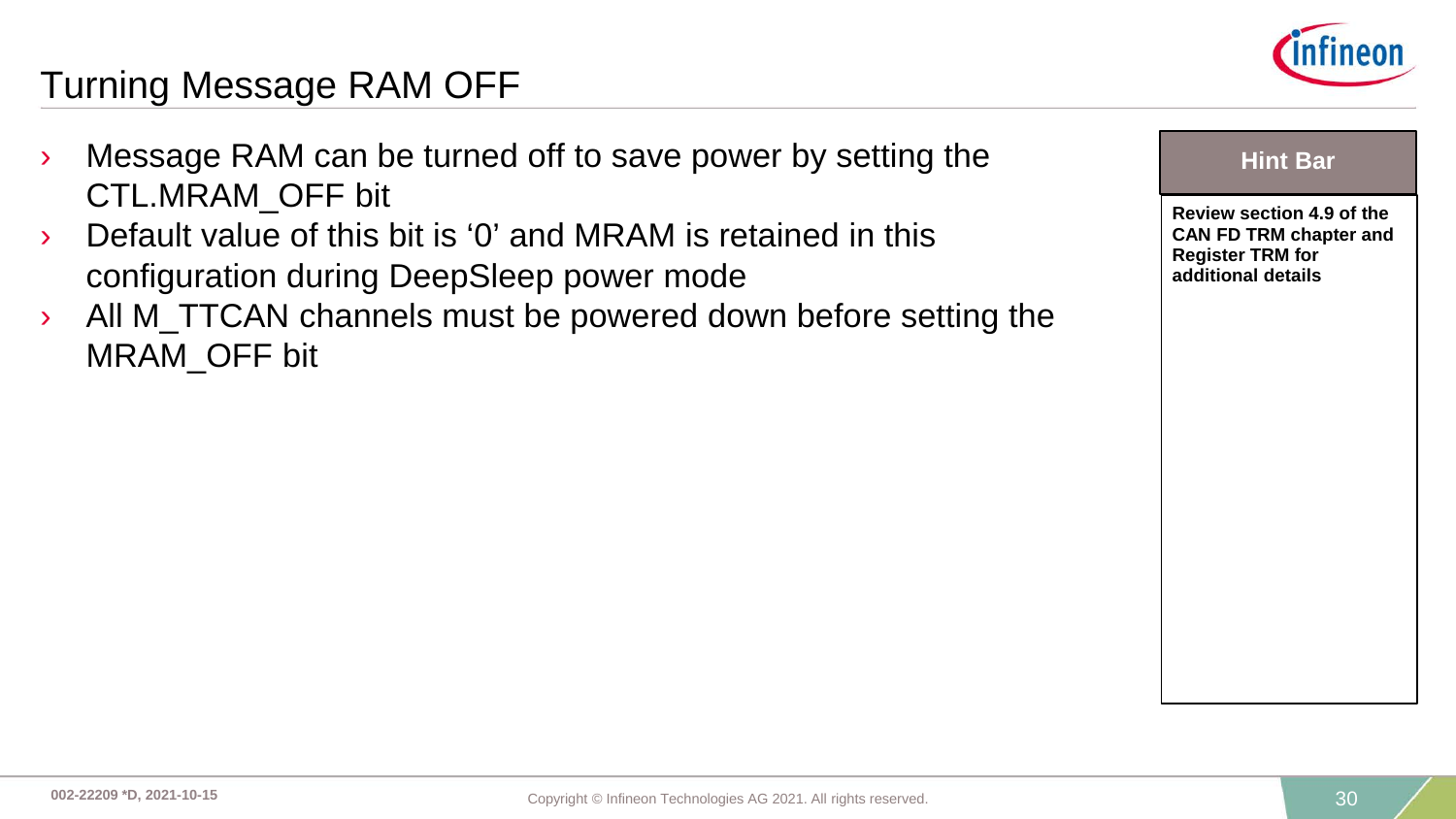

### ECC generator and checker

- - ECC generator and checker
		- Single-error correction
		- Double-error detection
		- ECC-error injection
		- Address error



**Review section 4.8 of the CAN FD TRM chapter for additional details**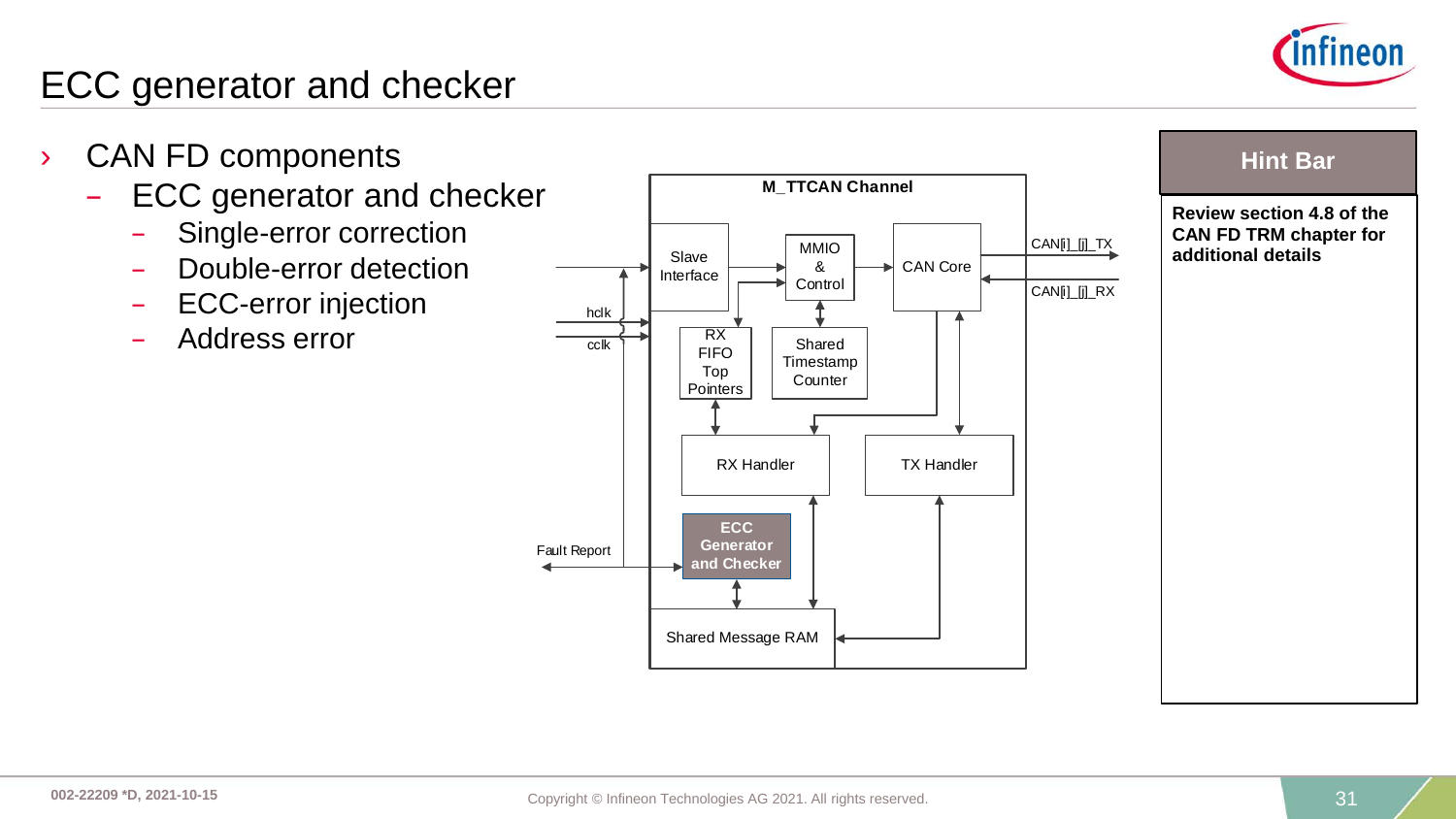

### ECC generator and checker (1/2)

- Single-bit error correction and double-bit error detection (SECDED) and all the Bar and Hint Bar and SEC report action:
	- - Report to the fault subsystem
- DED report action:
	- - Report to master<br>- In the case of an AHB master, a bus error occurs
		- $-$  In the case of an M TTCAN channel, the M TTCAN channel shuts down immediately
	-
	- Interrupt<br>Report to the fault subsystem
- Software ECC error injection support
- 
- > Use case<br>
SEC report: Not needed because single-bit error is corrected automatically
	- DED report: Use for failsafe operation such as stop system control<br>ECC error injection: Use for initial diagnosis of ECC before application
	- running



**Review section 4.8 of the CAN FD TRM chapter and Register TRM for additional details**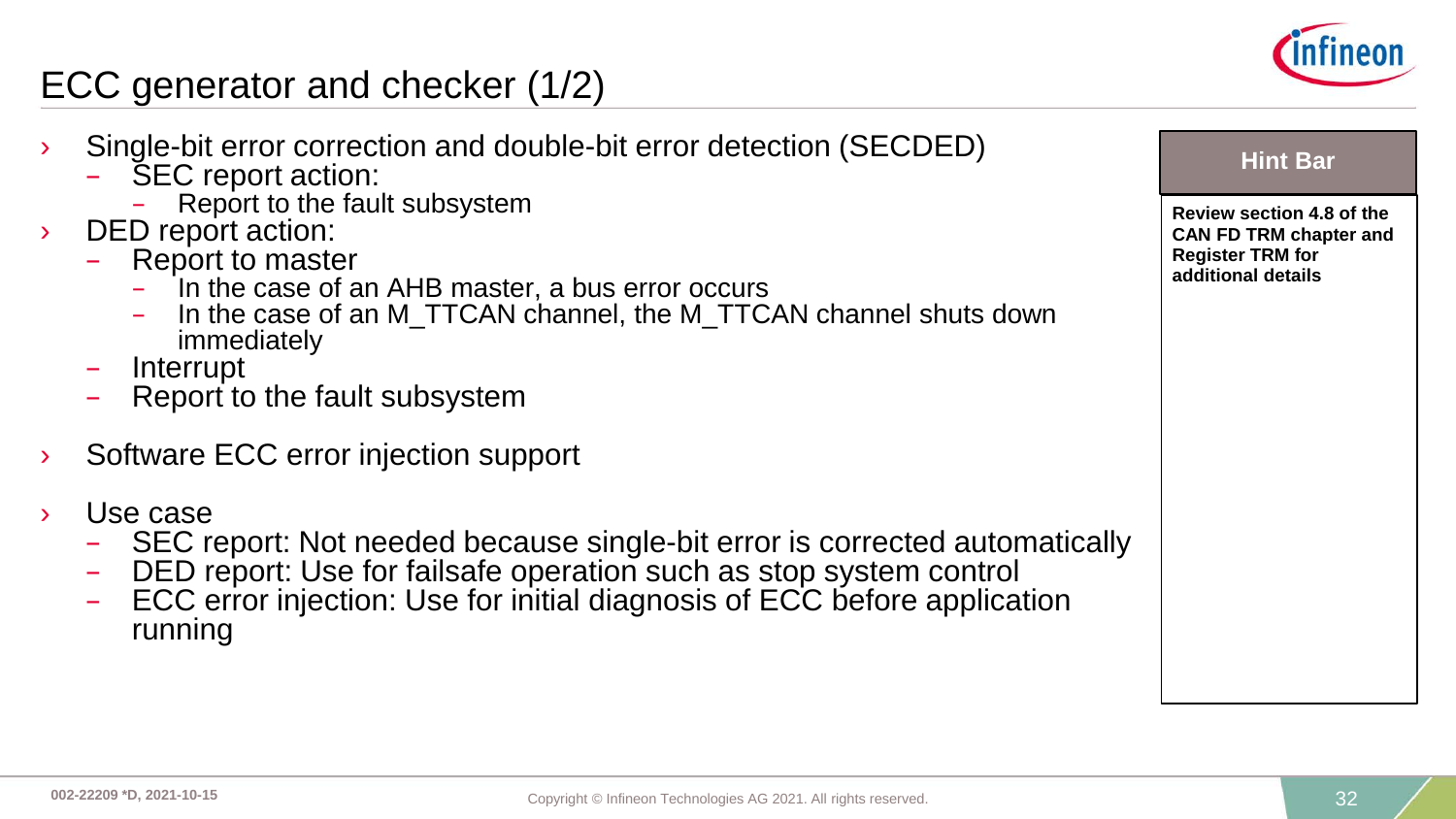

# ECC generator and checker (2/2)

- **Address error Hint Bar Hint Bar**
- Detects when TTCAN or MCU is trying to access out-of-range MRAM<sup>1</sup>
- Unlike ECC errors, this can happen for both writes and reads
- **Report action:** 
	- Read from M\_TTCAN master:
		- To prevent sending corrupt data, shut down the M\_TTCAN channel immediately
		- Interrupt
	- Read from the AHB interface:
		- Bus error
	- Any case (read, write, and any master):
		- Report to the fault subsystem
- › Advantage
	- Makes software debugging easier

|--|--|

**Review section 4.8.3 of the CAN FD TRM chapter and Register TRM for additional details**

<sup>1</sup> CYT2B7: 24KB, CYT2B9: 32KB, CYT4BF: 40KB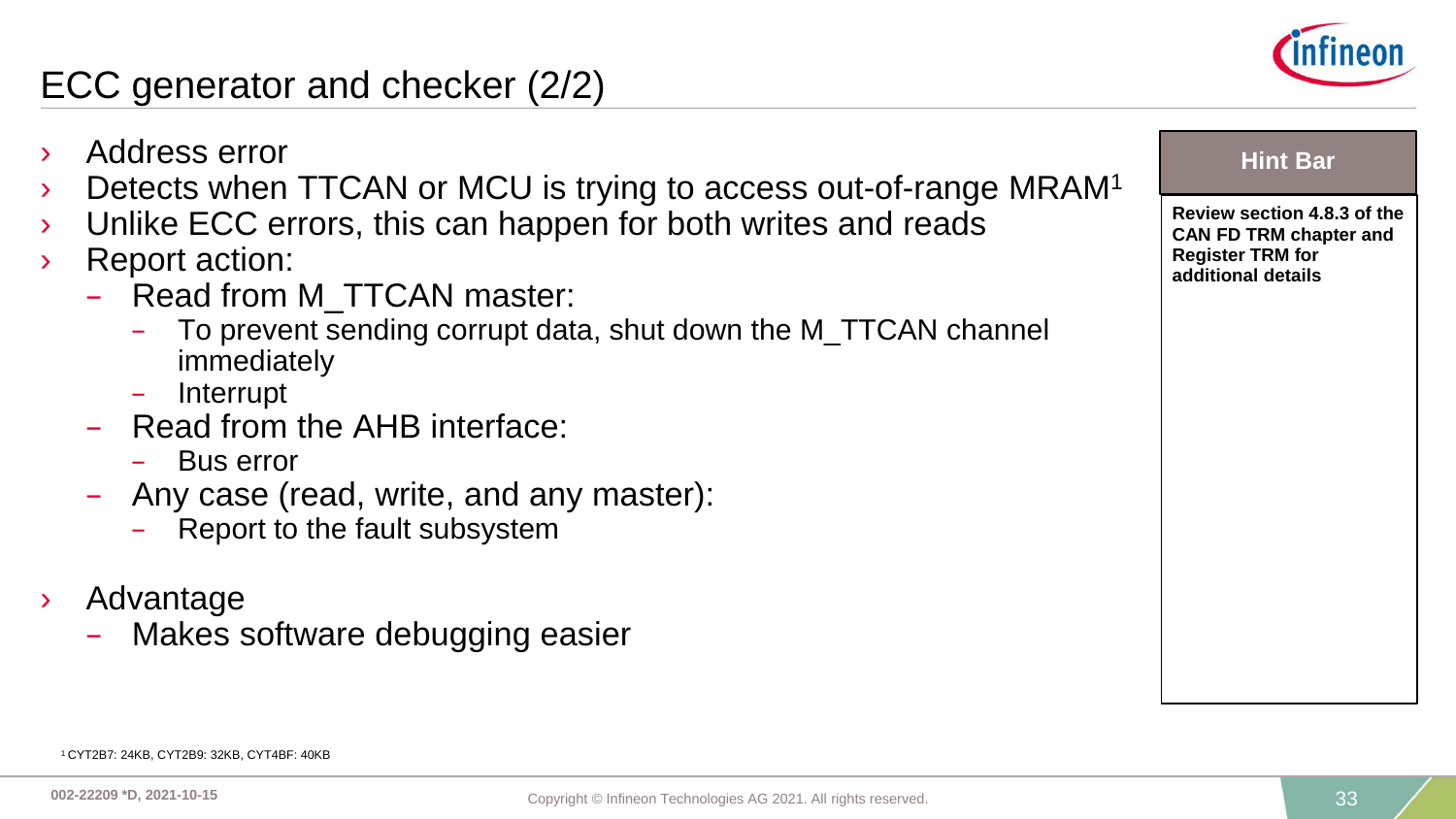

TTCAN

- Reference message
- Message scheduling
- Trigger memory
- Schedule initialization
- TTCAN gap control
- Stop watch
- TTCAN error level
- TTCAN message handling



**Review section 4.8.3 of the CAN FD TRM chapter and Register TRM for additional details**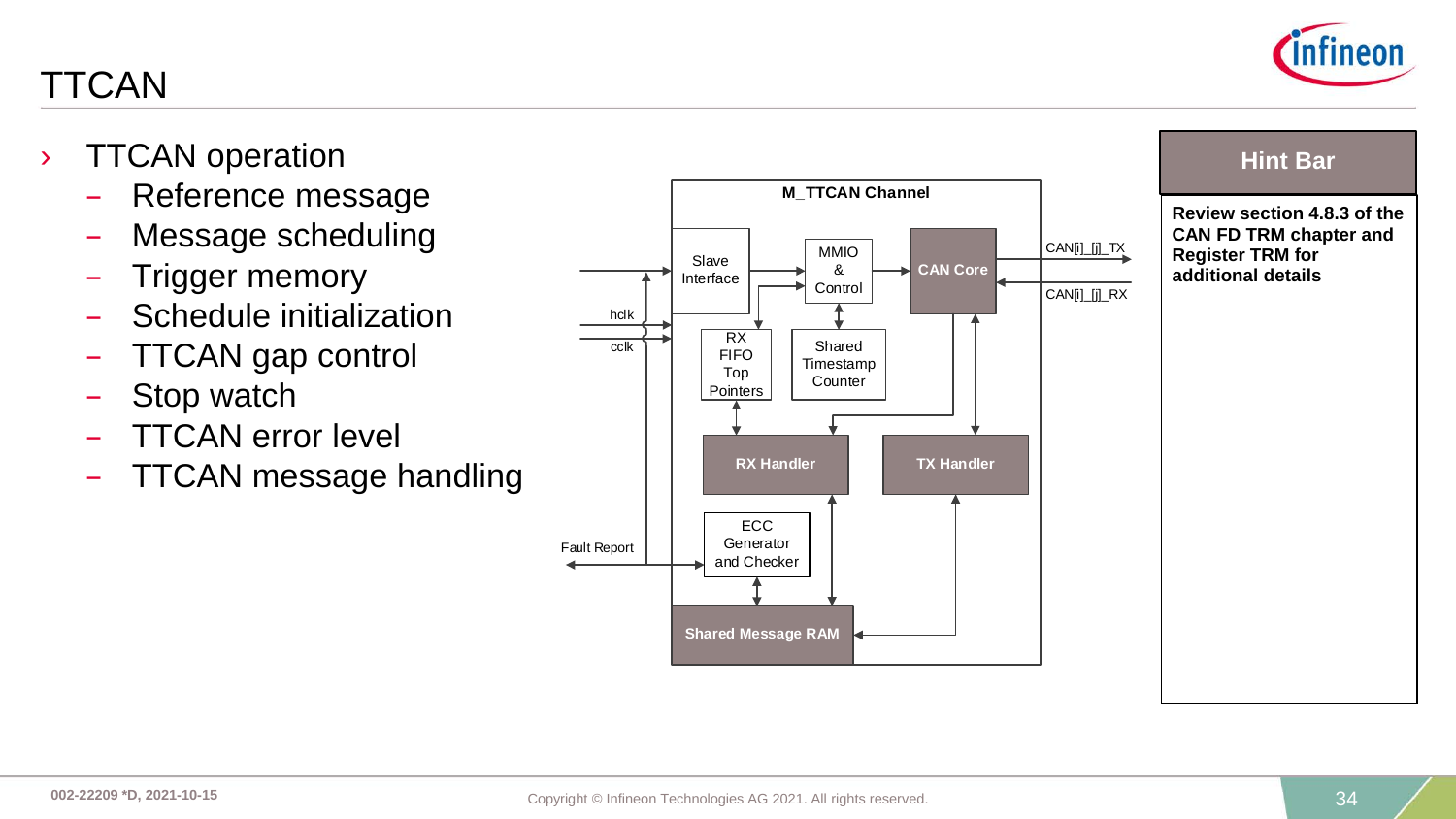### Reference message

- A data frame characterized by a specific CAN identifier **Hind Bar Hint Bar**
- › Received and accepted by all nodes except the Time Master (sender of the reference message)
- › Level 1
	- Data length must be at least one
- $\angle$  Level 0, 2
	- Data length must be at least four
- Extended by other data up to the sum of eight CAN data bytes
- $\lambda$  All bits of the identifier except the three LSBs characterize the message as a reference message
- The last three bits specify the priorities of up to eight potential time masters



**Review section 5.1 of the CAN FD TRM chapter for additional details**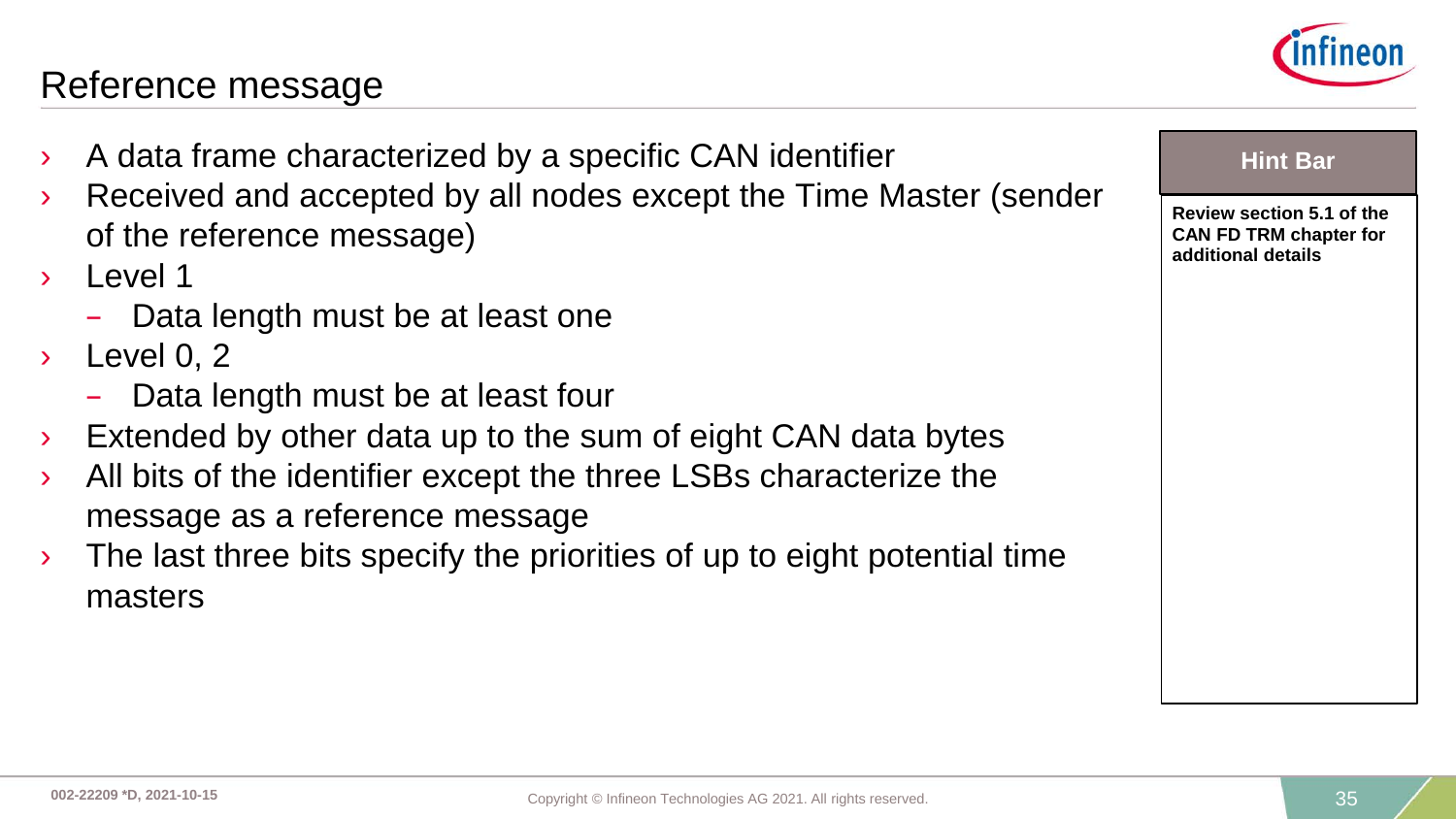

### Message scheduling

- **TTOCF.TM controls whether M\_TTCAN operates as a potential time**  $\qquad$  **Hint Bar** master or as a time slave
- $\rightarrow$  If it is a potential time master, the three LSBs of the reference message's identifier, TTRMC.RID, define the master priority:
	- 0: Highest priority
	- 7: Lowest priority

**Review section 5.2.2 of the CAN FD TRM chapter and Register TRM for additional details**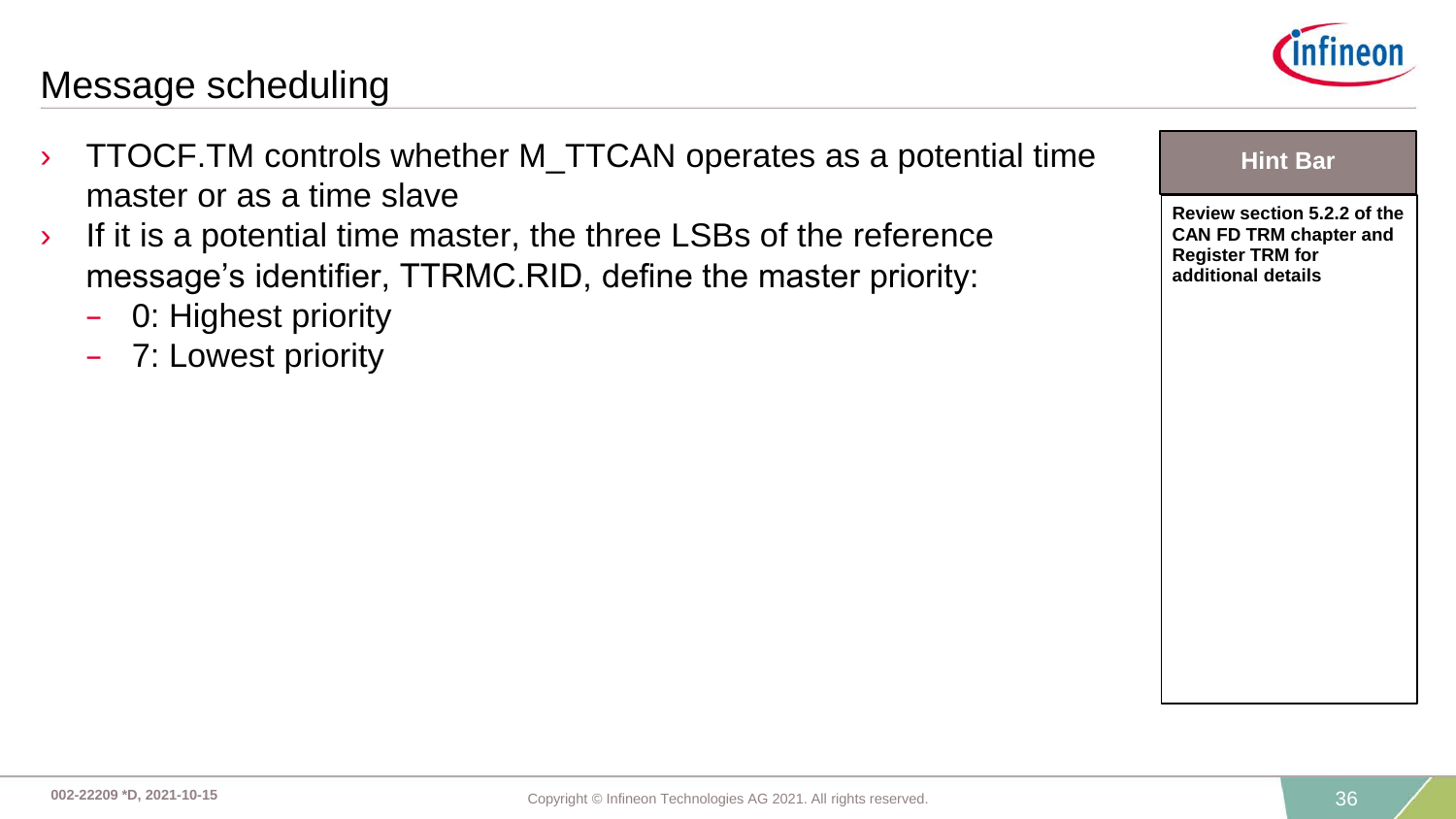

### Trigger memory

- **Part of the Message RAM**
- Stores up to 64 trigger elements
- A trigger memory element consists of:
	- Time mark (TM)
	- Cycle code (CC)
	- Trigger type (TYPE)
	- Filter type (FTYPE)
	- Message number (MNR)
	- Message status count (MSC)
	- Time mark event internal (TMIN)
	- Time mark event external (TMEX)
	- Asynchronous serial communication (ASC)

|--|--|

**Review section 5.2.3 and 4.7 of the CAN FD TRM chapter for additional details**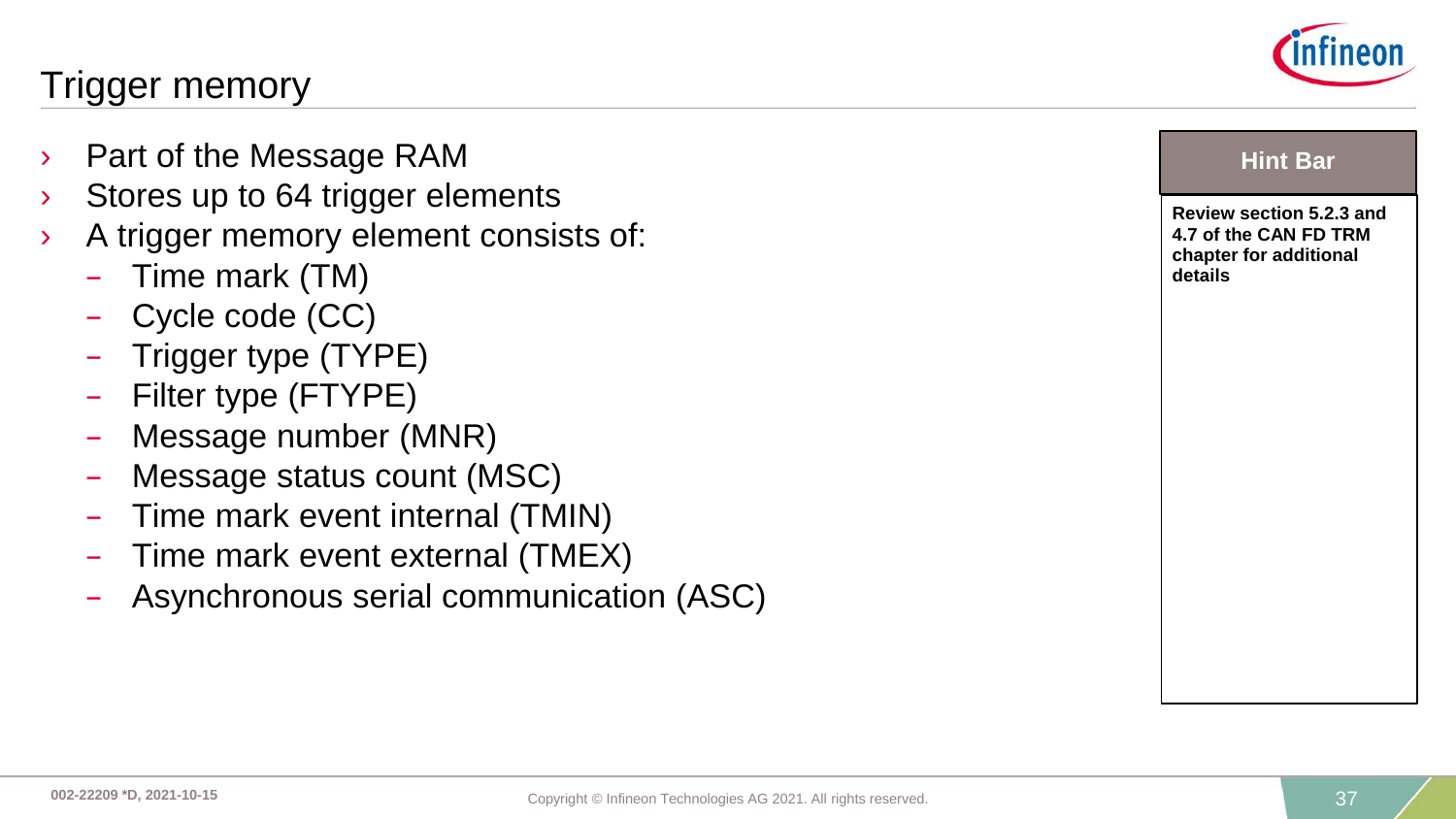

### TTCAN schedule initialization

- Synchronization to M\_TTCAN's message schedule starts when CCCR.INIT is reset
- $\angle$  M\_TTCAN can operate strictly time-triggered (TTOCF.GEN = 0) or external event-synchronized time-triggered (TTOCF.GEN = 1)
- › All nodes start with cycle time zero at the beginning of their trigger list with TTOST.SYS = 00 (out of synchronization); no transmission is enabled with the exception of the reference message

|--|--|

**Review section 5.2.4 of the CAN FD TRM chapter and Register TRM for additional details**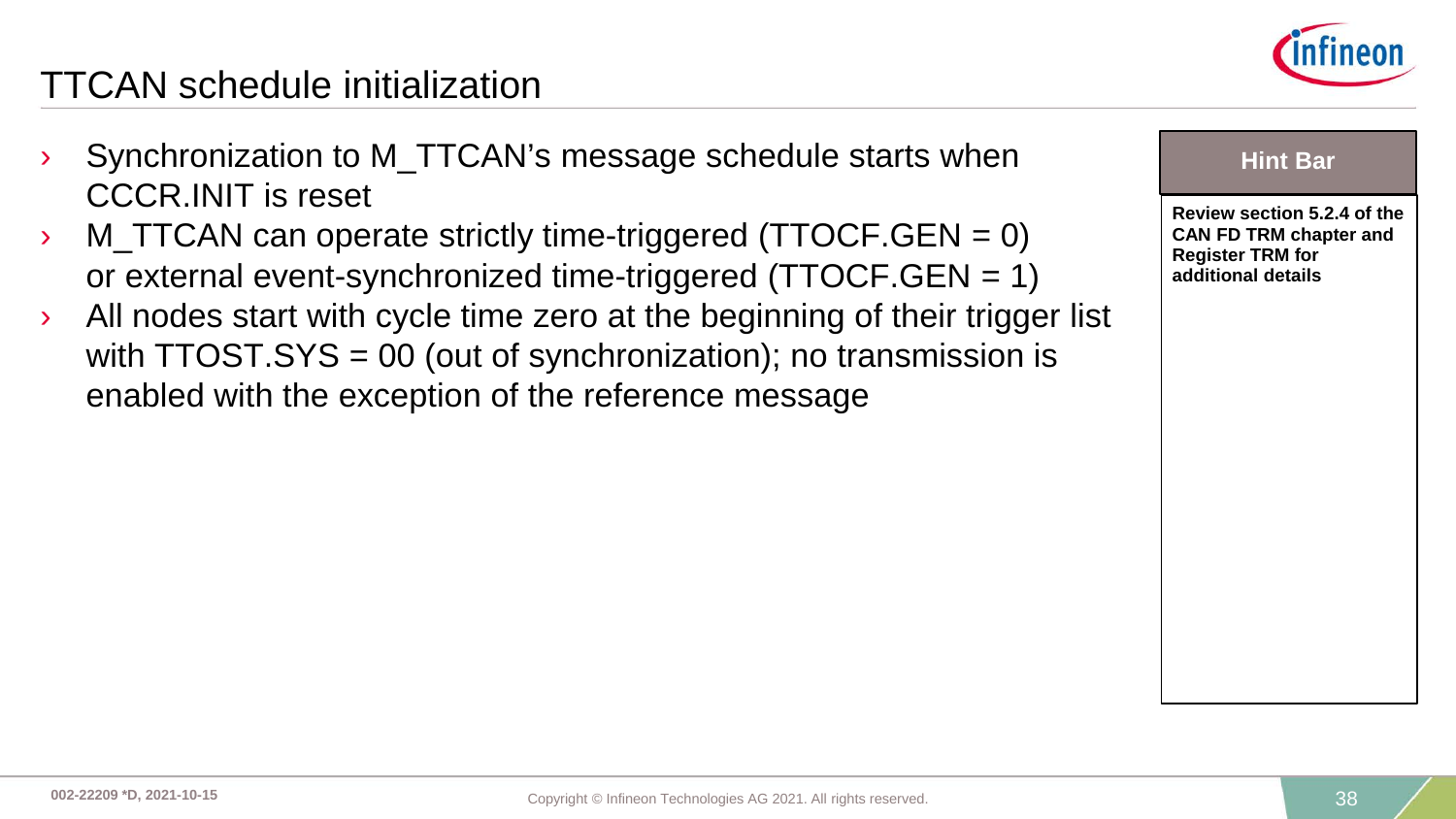

### TTCAN gap control

- All functions related to gap control apply only when M\_TTCAN is operated in **Hint Bar** external event-synchronized time-triggered mode (TTOCF.GEN = '1')
	- TTCAN message schedule can be interrupted by inserting gaps between basic cycles of the system matrix
	- During a gap, all transmissions are stopped and the CAN bus remains idle
	- A gap is finished when the next reference message starts a new basic cycle
	- A gap starts at the end of a basic cycle that itself was started by a reference message with bit Next\_is\_Gap = '1'

| <b>Basic Cycle</b> | Gap | <b>Basic Cycle</b> |
|--------------------|-----|--------------------|
|--------------------|-----|--------------------|

- Use case
	- Gaps are initialized by the current time master

**Review section 5.3 of the CAN FD TRM chapter and Register TRM for additional details**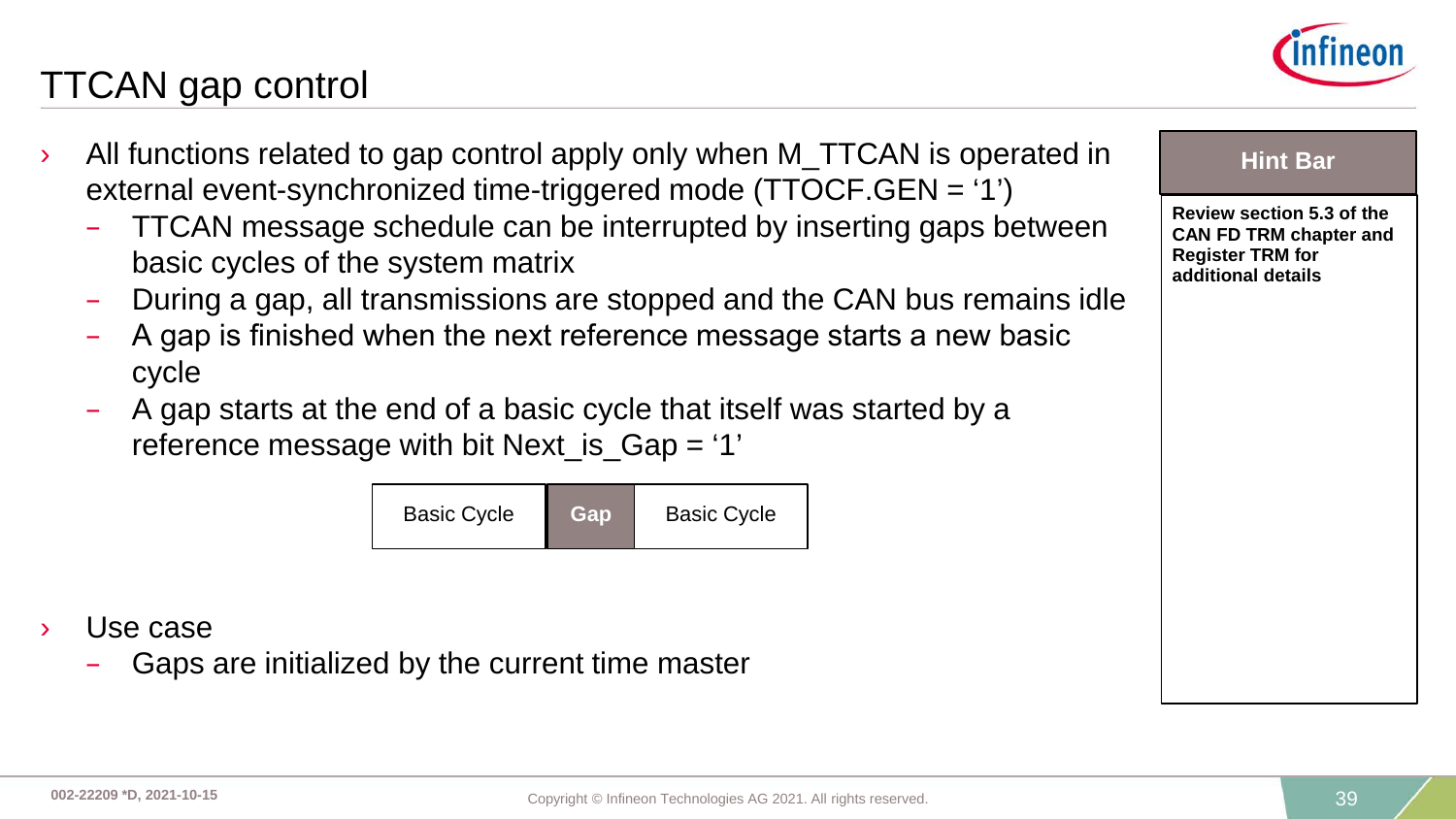### Stop watch

- The stop watch function enables capturing of M\_TTCAN internal time **Hing Hint Bar** values (local time, cycle time, or global time) triggered by an external event
- $\rightarrow$  To enable the stop watch function, the application program must first define local time, cycle time, or global time as the stop watch source via TTOCN.SWS



**Review section 5.4 of the CAN FD TRM chapter and Register TRM for additional details**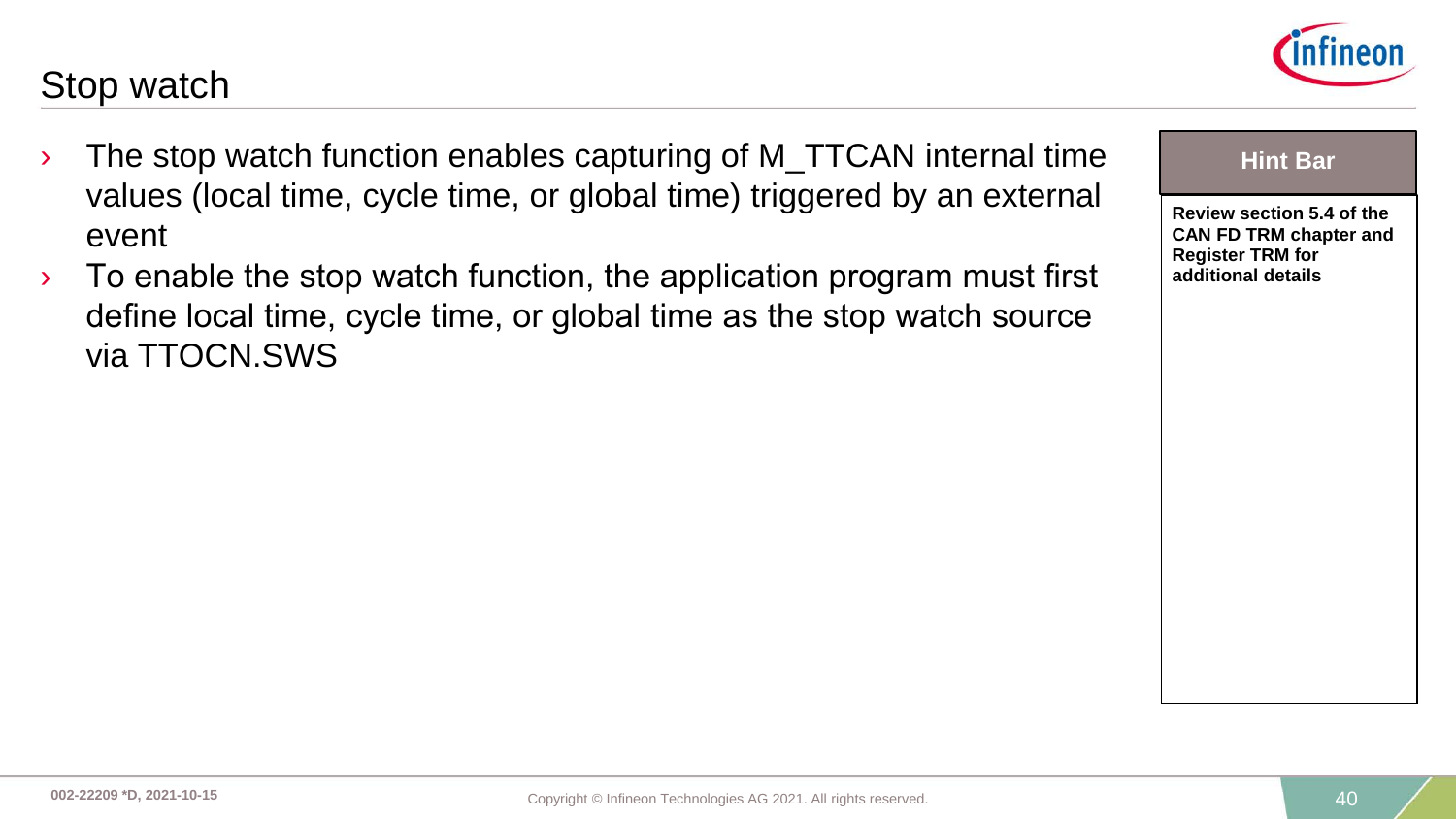### TTCAN error level

- **ISO 11898-4 specifies four levels of error severity Theorem According the Contract Contract Contract Contract Contract Contract Contract Contract Contract Contract Contract Contract Contract Contract Contract Contract Con** 
	- S0: No error
	- S1: Warning
		- Only notification of application; reaction is application-specific
	- S2: Error
		- Notification of application. All transmissions in exclusive or arbitrating time windows are disabled (no data or remote frames may be started)
		- Potential time masters still transmit reference messages with the reference trigger offset TTOST.RTO set to the maximum value of 127
- S<sub>3</sub>: Severe error
	- Notification of application. All CAN bus operations are stopped (transmission of dominant bits is not allowed) and CCCR.MON is set. The S3 error condition remains active until the application updates the configuration (set CCCR.CCE)



**Review section 5.7 of the CAN FD TRM chapter and Register TRM for additional details**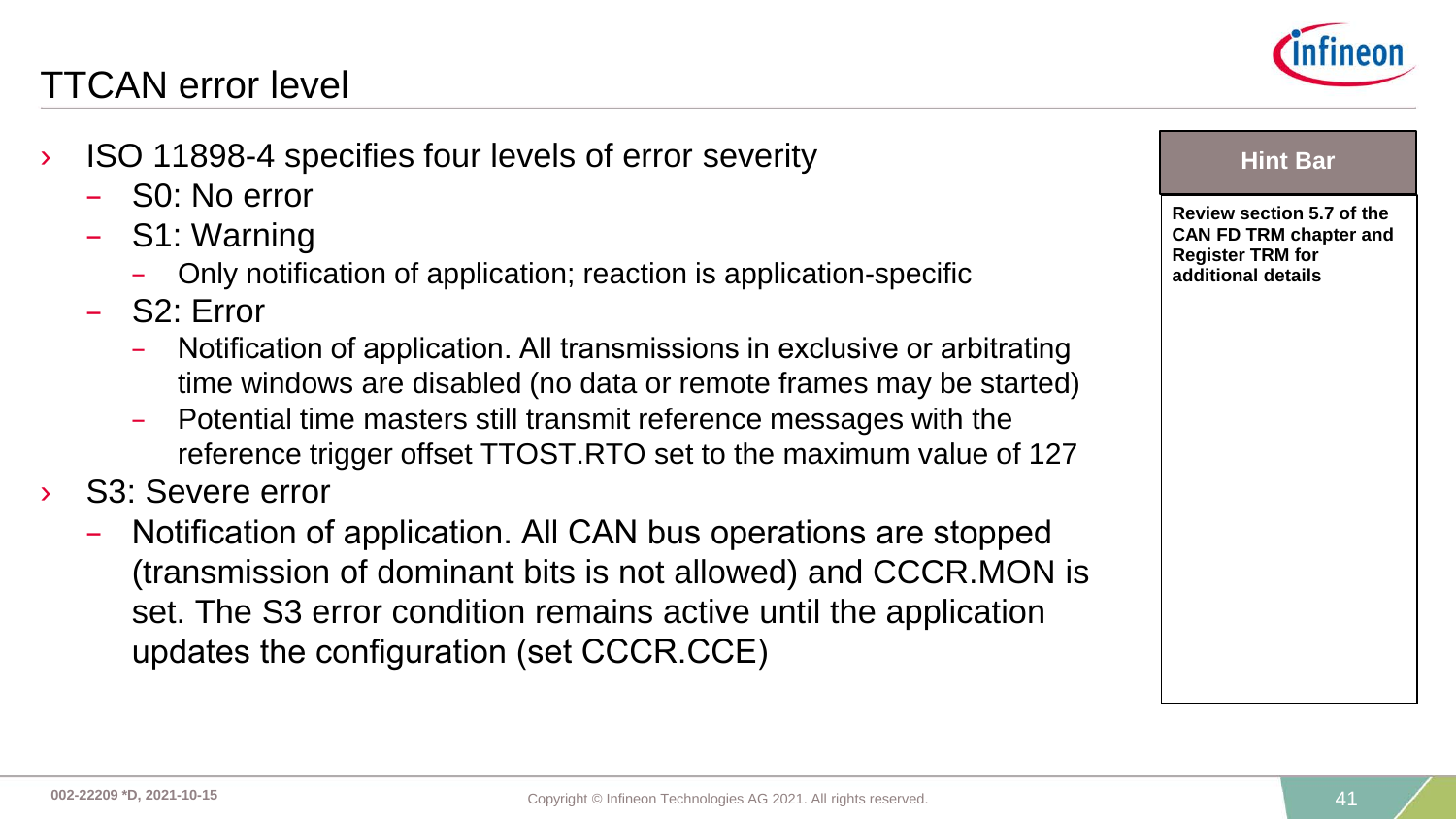

### TTCAN message handling

- Reference message **and a set of the set of the set of the set of the set of the set of the set of the set of the set of the set of the set of the set of the set of the set of the set of the set of the set of the set of the** 
	- For potential time masters, the identifier of the reference message is configured via TTRMC.RID
	- No dedicated TX buffer is required for transmission of the reference message
	- When a reference message is transmitted, the first data byte (TTCAN Level 1) corresponding to the first four data bytes (TTCAN Level 0 and Level 2) will be provided by the Frame Synchronization Entry (FSE)<sup>1</sup>
- › Message reception
	- Message reception is done via the two RX FIFOs, similar to event-driven CAN communication
- › Message transmission
	- For time-triggered message transmission, M\_TTCAN supplies 32 dedicated TX buffers
	- TX FIFO or TX queue is not available when M\_TTCAN is configured for time-triggered operation (TTOCF.OM = "01" or "10")

**Review section 5.8 of the CAN FD TRM chapter and Register TRM for additional details**

<sup>1</sup> Frame Synchronization Event (FSE) occurs at the sample point of each Start-of-Frame (SoF) bit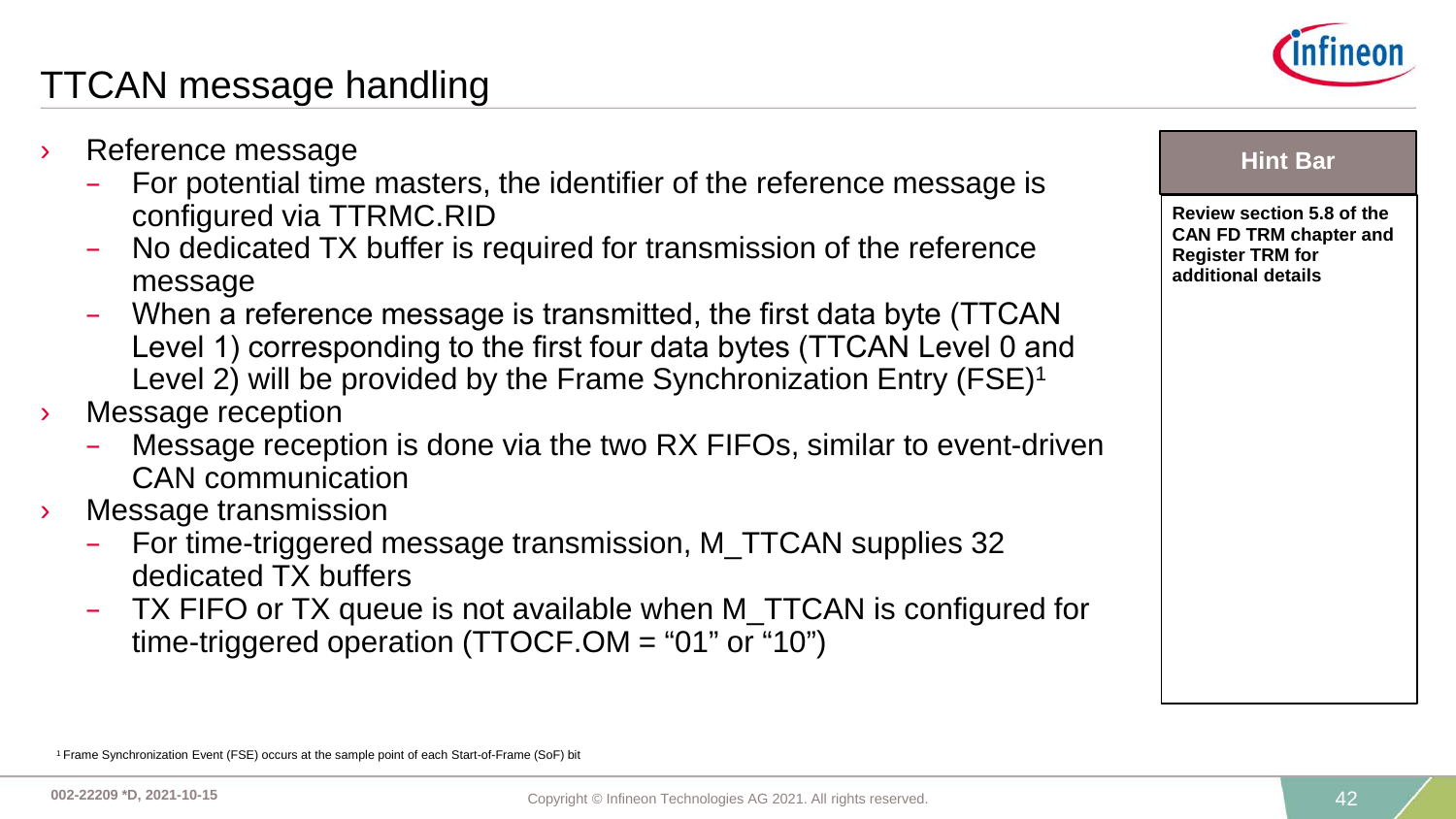

# Part of your life. Part of tomorrow.

**Copyright © Infineon Technologies AG 2021. All rights reserved.** Copyright Copyright C Infineon Technologies AG 2021. All rights reserved.